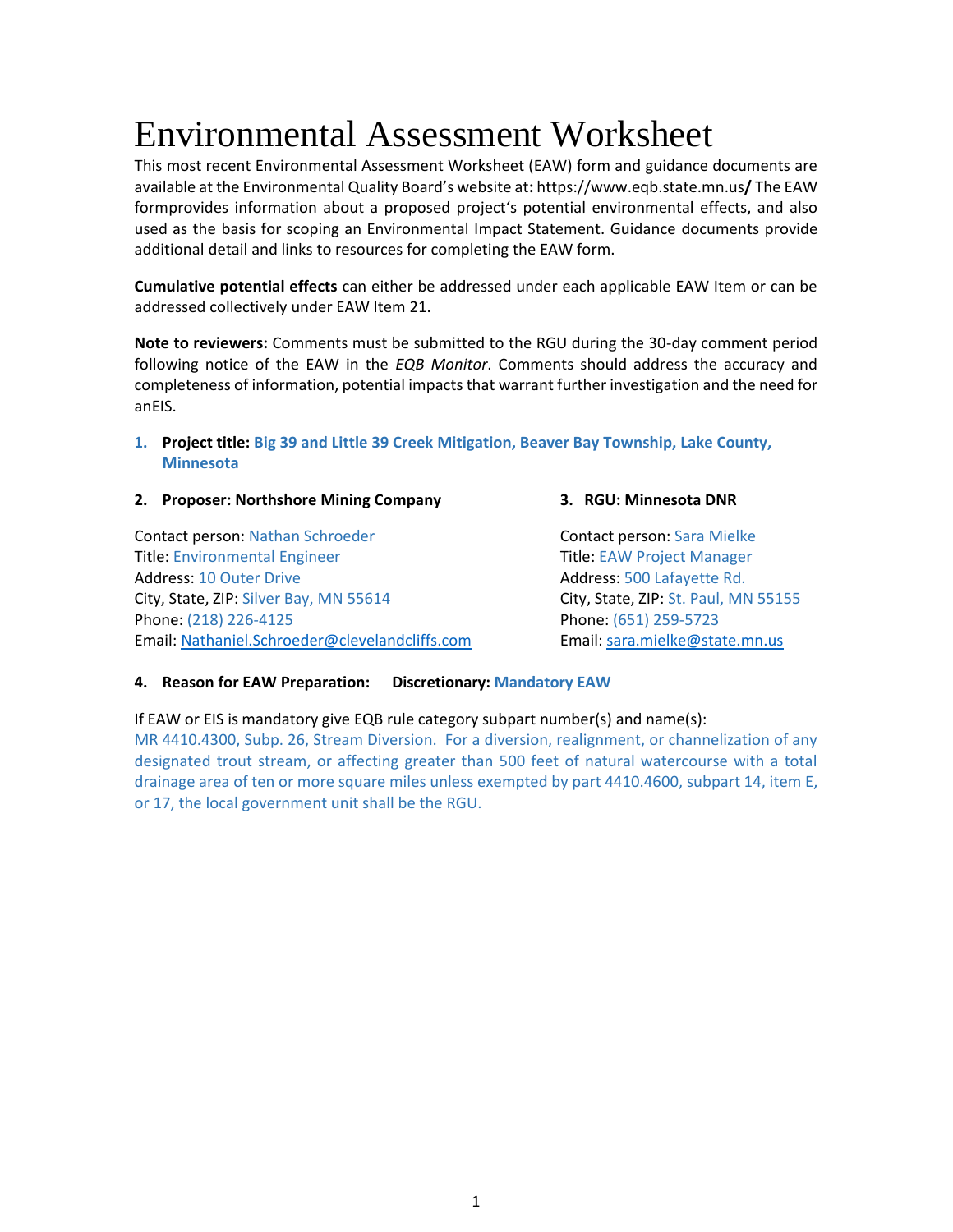# **5. Project Location:**

- o County: Lake County
- o City/Township: Beaver Bay
- $\circ$  PLS Location (¼, ¼, Section, Township, Range):
	- NW ¼ SE ¼ Section 30 Township 56N Range 8W NW ¼ NW ¼ Section 31 Township 56N Range 8W
- o Watershed (81 major watershed scale): Lake Superior
- o GPS Coordinates: 47.30792, -91.39903
- o Tax Parcel Number: 26-5608-30010

# **At a minimum attach each of the following to the EAW:**

- $\circ$  County map showing the general location of the project (Figure 1)
- o U.S. Geological Survey 7.5 minute, 1:24,000 scalemap indicating project boundaries(photocopy acceptable) (Figure 2)
- o Site plans showing all significant project and natural features. Pre-construction site plan and post-construction site plan (Appendix A)
- o List of data sources, models, and other resources (from the Item-by-Item Guidance: *Climate Adaptation and Resilience* or other) used for information about current Minnesota climate trends and how climate change is anticipated to affect the general location of the project during the life of the project (as detailed below in item 7. Climate Adaptation and Resilience) (Appendix D)
- o TABLE OF CONTENTS
	- o Appendix A: Subset of Construction Plan Sheets
	- o Appendix B: Big and Little Thirty-nine Creek Restoration Threatened and Endangered Species Review and Letter of Concurrence
	- o Appendix C: List of Climate Change data sources

# **Tables within the EAW**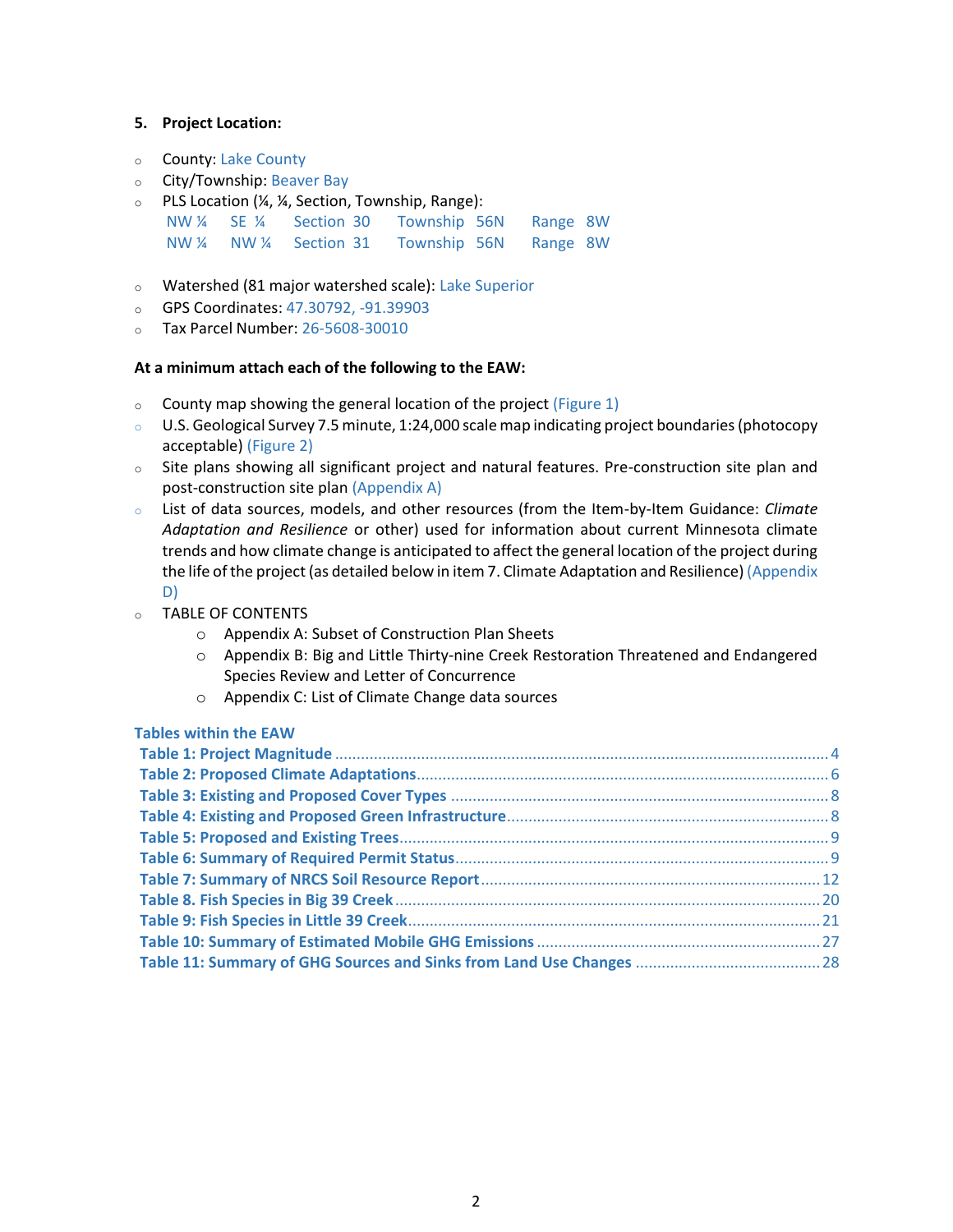# **6. Project Description:**

a. Provide the brief project summary to be published in the *EQB Monitor*, (approximately 50 words).

The proposed project would restore 2,072 linear feet of historically degraded Big 39 Creek and 5,672 linear feet of Little 39 Creek. Once completed, the restoration would reestablish natural stream processes, improve floodplain connectivity, establish a meandered pattern, and provide additional habitat features such as wood and rock structures. The project, located in Beaver Bay Township in Lake County, is proposed by Northshore Mining Company and would mitigate and compensate for the partial loss of function these waterbodies experienced when they were straightened in the 1970s during construction of the Milepost 7 tailings basin.

b. Give a complete description of the proposed project and related new construction, including infrastructure needs. If the project is an expansion include a description of the existing facility. Emphasize: 1) construction, operation methods and features that will cause physical manipulation of the environment or will produce wastes, 2) modifications to existing equipment or industrial processes, 3) significant demolition, removal or remodeling of existing structures, and 4) timing and duration of construction activities

The proposer owns the proposed project parcel. During the 1970s construction of the Milepost 7 tailings basin, Big 39 and Little 39 Creeks were altered and modified through diversions by Reserve Mining Company. Flow of Little 39 Creek was altered by diverting the channel through a ditch system to Big 39 Creek. Big 39 Creek was further altered by diverting it to the main stem of the Beaver River through a diversion/ditch system. Figure 3 shows Big 39 and Little 39 in a 1939 historical aerial photograph. This mitigation project aims to improve stream function by increasing *functional feet* of the stream reach, thereby providing *functional lift* (as defined in the MNSQT User Manual v1.0<sup>1</sup>) on the channelized reaches by creating bedform diversity and access to the floodplain. The design would generally follow the existing alignment and gravel riffles would be utilized to provide habitat, roughness and grade control. Toe wood structures and Log J-hooks would be utilized to replicate a natural streambank, protect the outer meander bends, and create woody habitat.

Existing channel vegetation would be temporarily removed. Existing alder would be excavated and used as transplants in critical areas. Native seed, trees, and shrubs would be planted along the stream banks and within the adjacent riparian corridor. Further back from the channel, a straw type erosion control blanket would be used to hold the soils until the vegetation is established. Plantings would include native forbs and grass seed, shrubs and trees.

Construction of 7,744 feet of stream channel would include grading and stabilizing new stream banks, installing in-stream structures for grade control and fish habitat, and stabilizing and vegetating disturbed areas.

The new stream channel would be excavated to the designed bankfull width as determined by the North Shore Regional Curve and existing stable cross-sections taken upstream and

<sup>&</sup>lt;sup>1</sup> MNSQT User Manual v1.0

https://bwsr.state.mn.us/minnesota-stream-quantification-tool-and-debit-calculator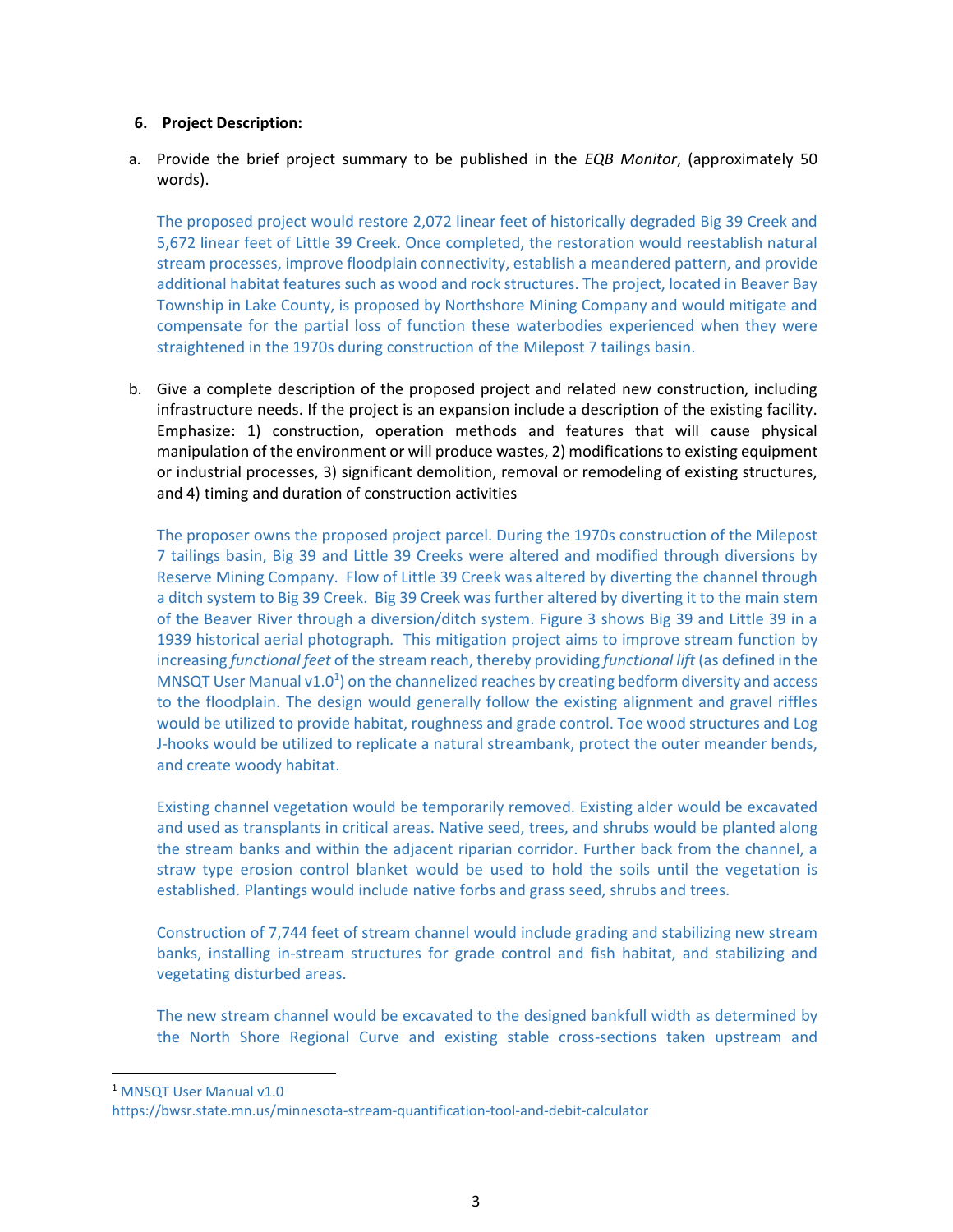downstream from the project site.

Typically, an excavator and other associated heavy equipment would be used to construct the new channel. An excavator with a hydraulic thumb would be used to install the in-stream structures including toe-wood, boulders, logs and rocks.

The stream would be temporarily diverted around the active construction areas using a stream diversion plan (see SWPPP in Appendix A). Any stockpiles would have erosion and perimeter control and other best management practices implemented according to the Storm Water Pollution Prevention Plan, required by the MPCA administered NPDES/SDS permit to ensure that sediment does not enter the stream during construction.

Appendix A provides the engineering plan for the proposed stream mitigation project. The plan shows the existing and proposed channel alignments and dimensions, locations of riffles and pools, typical cross-sections, and typical plan and profile of riffle and pool features. In addition, the plans show erosion control details and access and vegetation restoration details.

Several general goals for the proposed stream mitigation plan would be defined in more detail during the detailed project design. The general goals include:

- Establish natural stream processes within the channelized reaches
- $\circ$  Establish appropriate pattern, profile, and channel dimensions for streams of this type
- o Establish a floodplain appropriate for the channel type
- o Improve aquatic and floodplain habitat
- o Meet all the objectives to provide the maximum functional lift as determined by the MN Stream Quantification Tool (SQT).

Timing: The proposed timing of the project construction is May 2022 to September 2022 (construction would take approximately three months). The project would aim to be complete by September 15, before fall exclusion dates for the trout streams.

# <span id="page-3-0"></span>c. Project magnitude:

#### *Table 1: Project Magnitude*

| Description                                  | Value      |
|----------------------------------------------|------------|
| <b>Total Project Acreage</b>                 | 18.2 Acres |
| Linear project length                        | 7,744 ft   |
| Number and type of residential units         |            |
| Residential building area (in square feet)   |            |
| Commercial building area (in square feet)    |            |
| Industrial building area (in square feet)    |            |
| Institutional building area (in square feet) |            |
| Other uses - specify (in square feet)        |            |
| Structure height(s)                          | NΑ         |

d. Explain the project purpose; if the project will be carried out by a governmental unit, explain the need for the project and identify its beneficiaries.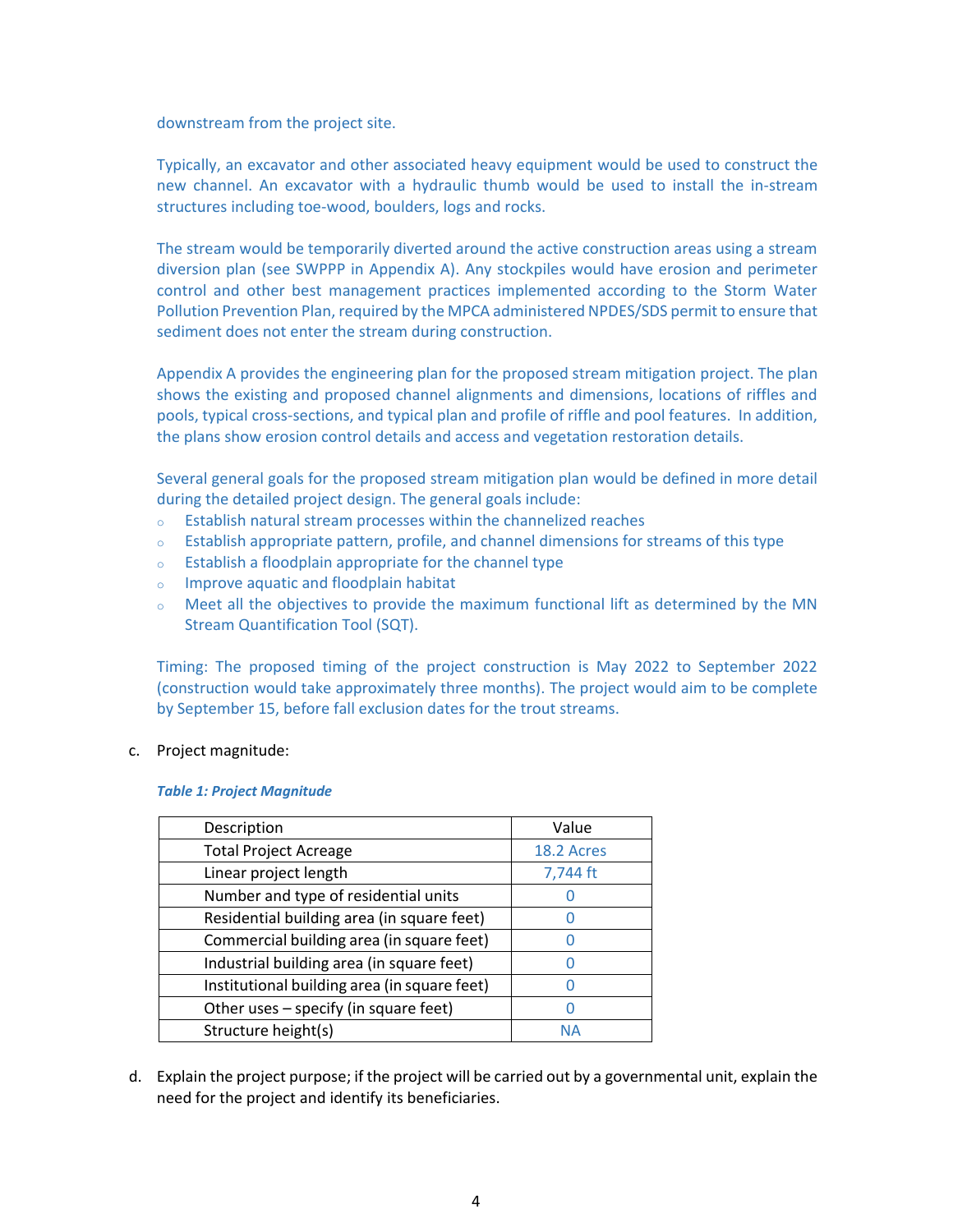The proposed project would be completed as part of a larger project to mitigate the impacts associated with the progression of the tailings basin, as originally planned and permitted in the 1970s. The Big and Little 39 stream restoration project are being completed in order to meet the functional lift required by the SQT to meet the requirements of the stream debits as calculated by the SQT (see MNSQT Manual v1.0). The designs are intended to provide the maximum functional lift through the creation of a meandered channel appropriate for its channel type, addition of riffles and pools, and addition of both riparian and aquatic habitat.

- e. Are future stages of this development including development on any other property planned or likely to happen?  $\Box$  Yes  $X$  No If yes, briefly describe future stages, relationship to present project, timeline and plans for environmental review.
- f. Is this project a subsequent stage of an earlier project?  $\Box$  Yes  $X$  No If yes, briefly describe the past development, timeline and any past environmental review.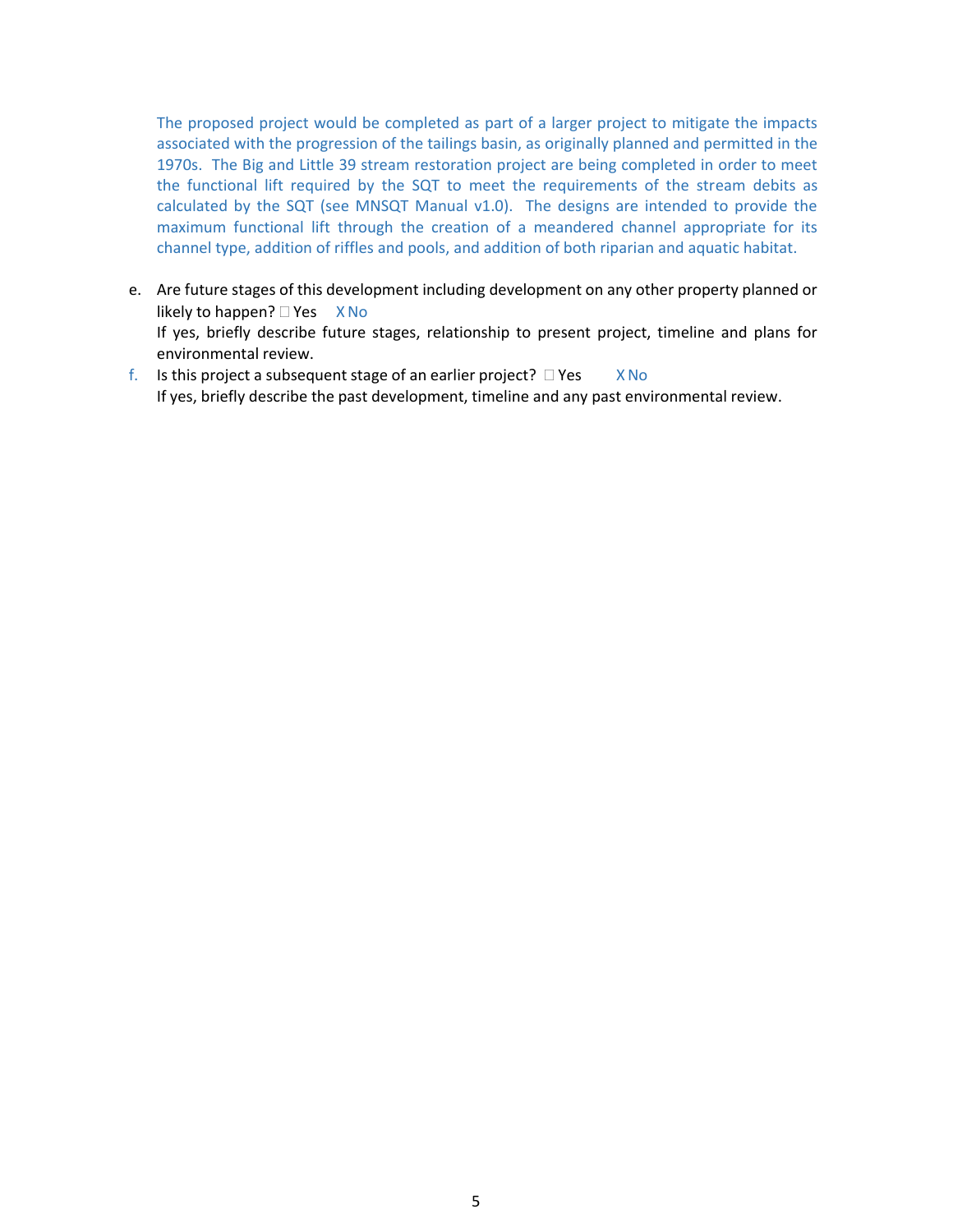### **7. Climate Adaptation and Resilience:**

a. Describe the climate trends in the general location of the project (see guidance: *Climate Adaptation and Resilience*) and how climate change is anticipated to affect that location during the life of the project.

The Minnesota Climate Explorer<sup>2</sup> projects the average temperature for Lake Superior – South to increase by approximately 5 degrees Fahrenheit by the Mid-Century and an additional 5- to 7-degree increase by the Late-Century. The model also projected recent and future annual precipitation values for this region and the model mean shows that from the present and Mid-Century (no change in precipitation between the present and Mid-Century) there will be an increase of 4.5 to 8 inches in the Late-Century.

Also, according to the FloodFactor<sup>3</sup> the area has higher flood risk due to the projected increase and frequency in temperatures, evaporation, and precipitation, thus an increase in extreme rain and flood events.

b. For each Resource Category in the table below: Describe how the project's proposed activities and how the project's design will interact with those climate trends. Describe proposed adaptations to address the project effects identified.

| <b>Resource</b><br>Category | <b>Climate Considerations</b><br>(as identified above in 7a) | <b>Project Information</b><br>(what features of this<br>resource category<br>addresses<br>vulnerabilities because<br>of/due to climate the<br>climate trend) | <b>Adaptations (effect</b><br>on that feature)                                                                                                                                                              |
|-----------------------------|--------------------------------------------------------------|--------------------------------------------------------------------------------------------------------------------------------------------------------------|-------------------------------------------------------------------------------------------------------------------------------------------------------------------------------------------------------------|
| Project Design              | More frequent and<br>intense rain events                     | The project design<br>would reconnect<br>the floodplain and<br>provide<br>stabilization for<br>banks.                                                        | <b>Reduce shear stresses</b><br>from flood flows. With<br>more floodplain<br>capacity, channel<br>erosion would be<br>reduced and the<br>channel would remain<br>resilient to more<br>frequent flood flows. |

# <span id="page-5-0"></span>*Table 2: Proposed Climate Adaptations*

<sup>2</sup> Minnesota Department of Natural Resources. *Minnesota Climate Explorer*. [https://arcgis.dnr.state.mn.us/climateexplorer.](https://arcgis.dnr.state.mn.us/climateexplorer) Retrieved October 7, 2021

<sup>3</sup> First Street Foundation. *Flood Factor for Silver Bay, MN.* [https://floodfactor.com.](https://floodfactor.com/) Retrieved October 7, 2021 from[: https://www.floodfactor.com/city/silver-bay-minnesota/2760250\\_fsid](https://www.floodfactor.com/city/silver-bay-minnesota/2760250_fsid)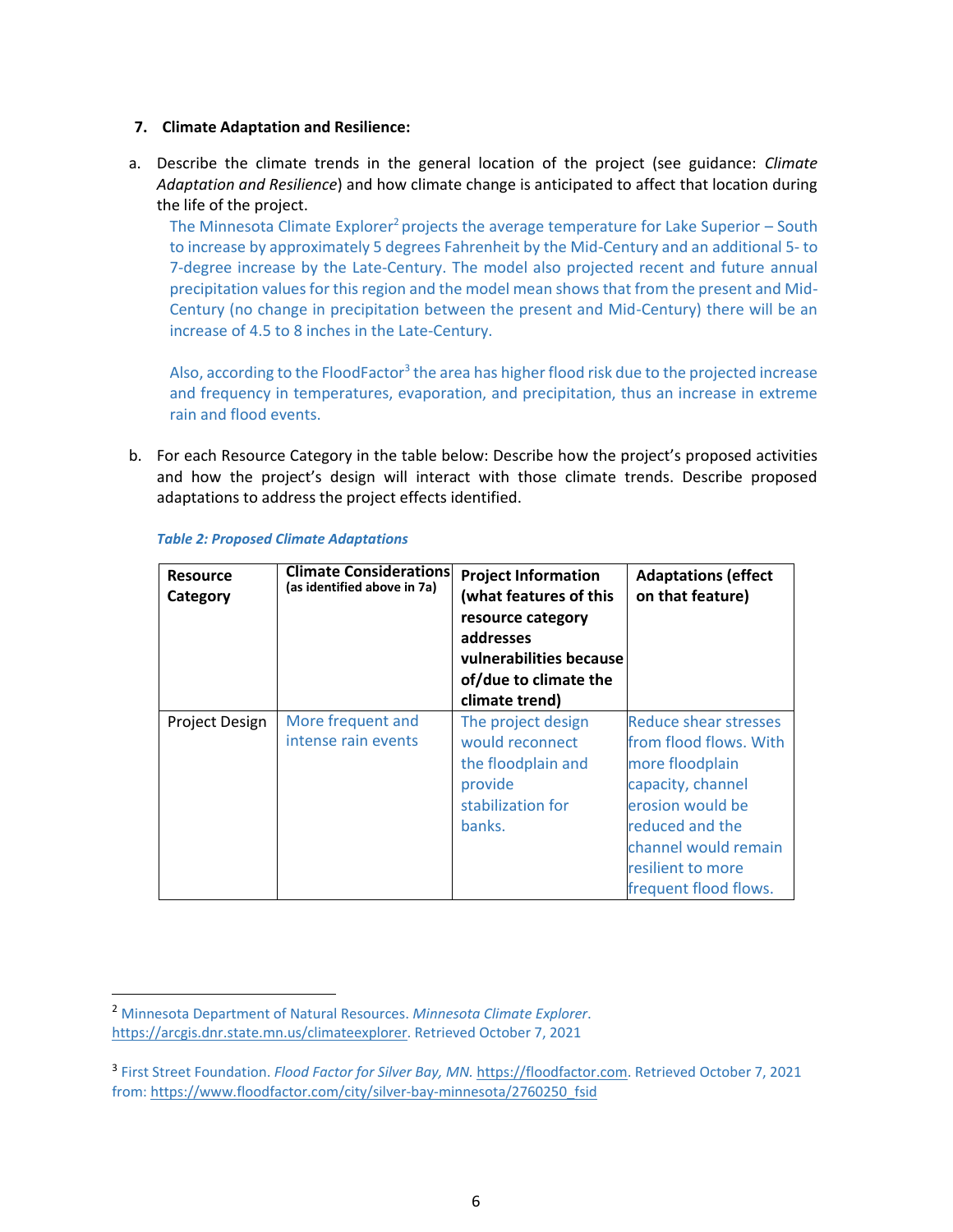| <b>Resource</b><br>Category                                                                               | <b>Climate Considerations</b><br>(as identified above in 7a)                   | <b>Project Information</b><br>(what features of this<br>resource category<br>addresses<br>vulnerabilities because<br>of/due to climate the<br>climate trend) | <b>Adaptations (effect</b><br>on that feature)                                                                                                                                                                                                                                                                                                                                                 |
|-----------------------------------------------------------------------------------------------------------|--------------------------------------------------------------------------------|--------------------------------------------------------------------------------------------------------------------------------------------------------------|------------------------------------------------------------------------------------------------------------------------------------------------------------------------------------------------------------------------------------------------------------------------------------------------------------------------------------------------------------------------------------------------|
| Land Use                                                                                                  | More frequent and<br>intense rain events.<br><b>Increased</b><br>temperatures. | The land use<br>change would be<br>from grassland to<br>forested land.                                                                                       | <b>Project grading would</b><br>promote access to the<br>floodplain, reducing<br>any risk of localized<br>flooding. The<br>vegetation plan<br>increases the<br>Manning's "n"-factor in<br>the floodplain (i.e.,<br>roughness), reducing<br>the overland shear<br>stresses.<br>Once established, the<br>trees would provide an<br>overstory, maintaining<br>cool water and air<br>temperatures. |
| Water<br>Resources                                                                                        | Address in item 12                                                             | Address in item 12                                                                                                                                           | Address in item 12                                                                                                                                                                                                                                                                                                                                                                             |
| Contaminatio<br>n/ Hazardous<br>Materials/Wa<br>stes                                                      | <b>Not Applicable</b>                                                          | <b>Not Applicable</b>                                                                                                                                        | <b>Not Applicable</b>                                                                                                                                                                                                                                                                                                                                                                          |
| Fish, wildlife,<br>plant<br>communities,<br>andsensitive<br>ecological<br>resources<br>(rare<br>features) | Address in item 14.                                                            | Address in item 14.                                                                                                                                          | Address in item14.                                                                                                                                                                                                                                                                                                                                                                             |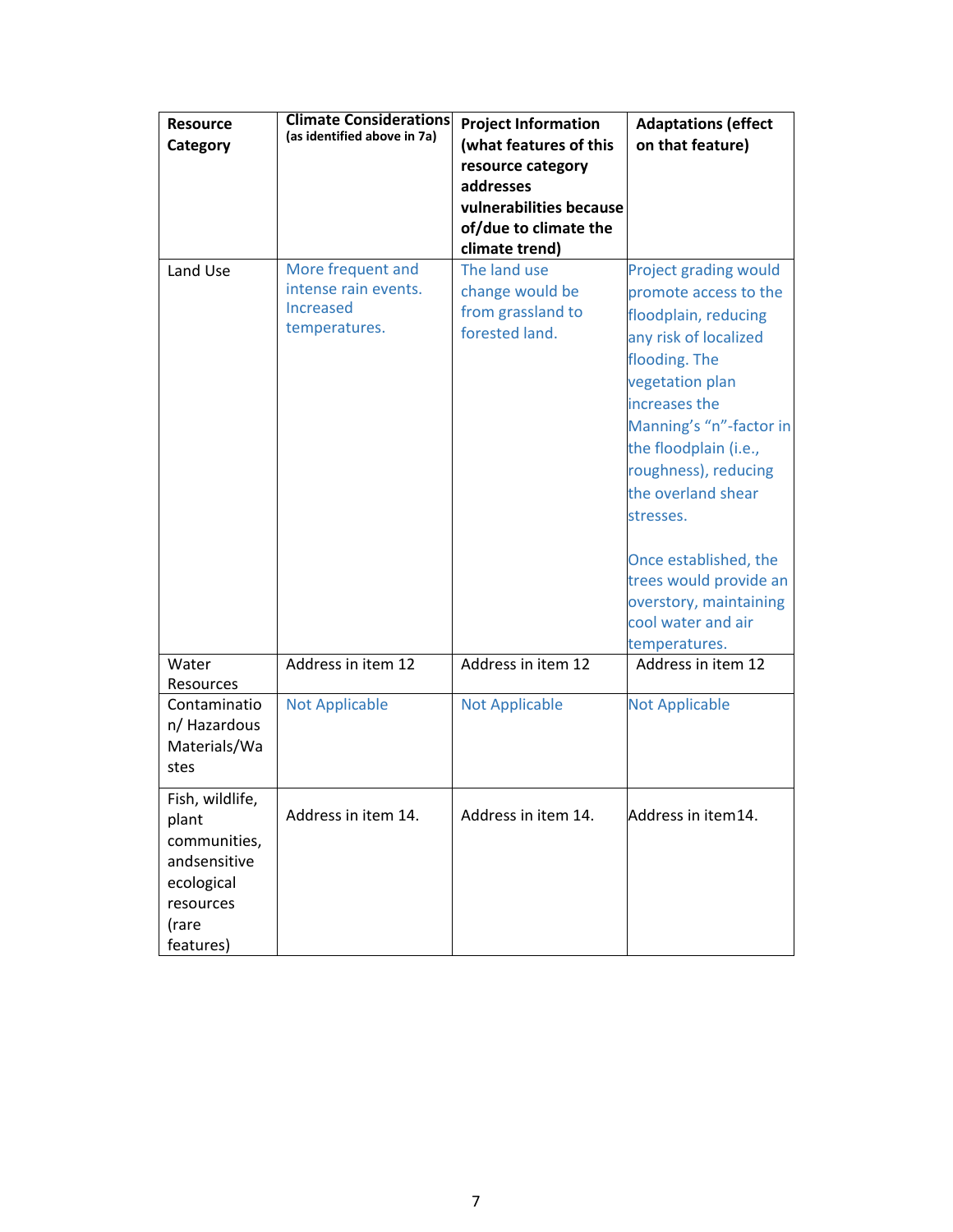**8. Cover types:** Estimate the acreage of the site with each of the following cover types before and afterdevelopment:

| <b>Cover Types</b>                             | <b>Before</b> | After             |
|------------------------------------------------|---------------|-------------------|
|                                                | (acres)       | (acres)           |
| Wetlands and shallow lakes (<2 meters deep)    | 13            | 13.0 <sup>4</sup> |
| Deep lakes (>2 meters deep)                    | O             |                   |
| Wooded/forest                                  | O             | 1.4               |
| Rivers and/streams                             | 3.8           | 3.8               |
| Brush/Grassland                                | 1.4           | O                 |
| Cropland                                       | O             |                   |
| Livestock rangeland/pastureland                | O             | N                 |
| Lawn/landscaping                               | O             |                   |
| Green infrastructure TOTAL (from table below*) | Ω             | U                 |
| Impervious surface                             | U             |                   |
| Stormwater Pond (wet sedimentation basin)      | Ω             | N                 |
| Other (describe)                               | Ω             |                   |
| <b>TOTAL</b>                                   | 18.2          | 18.2              |

# <span id="page-7-0"></span>*Table 3: Existing and Proposed Cover Types*

# <span id="page-7-1"></span>*Table 4: Existing and Proposed Green Infrastructure*

| Green Infrastructure*                                                                                                                                                                       | <b>Before</b> | After     |
|---------------------------------------------------------------------------------------------------------------------------------------------------------------------------------------------|---------------|-----------|
|                                                                                                                                                                                             | (acreage)     | (acreage) |
| Constructed infiltration systems (infiltration<br>basins/infiltration trenches/<br>rainwater<br>gardens/bioretention areas<br>without<br>underdrains/swales with impermeable check<br>dams) |               |           |
| Constructed tree trenches and tree boxes                                                                                                                                                    | Ω             | 0         |
| Constructed wetlands                                                                                                                                                                        |               |           |
| Constructed green roofs                                                                                                                                                                     |               |           |
| Constructed permeable pavements                                                                                                                                                             |               |           |
| Other (describe)                                                                                                                                                                            |               |           |
| TOTAL*                                                                                                                                                                                      |               |           |

<sup>4</sup> Improving floodplain access in Big 39 Creek will create or enhance up to 2.9 acres of wetland. Improving floodplain access in Little 39 Creek will create or enhance up to 4.9 acres of wetland.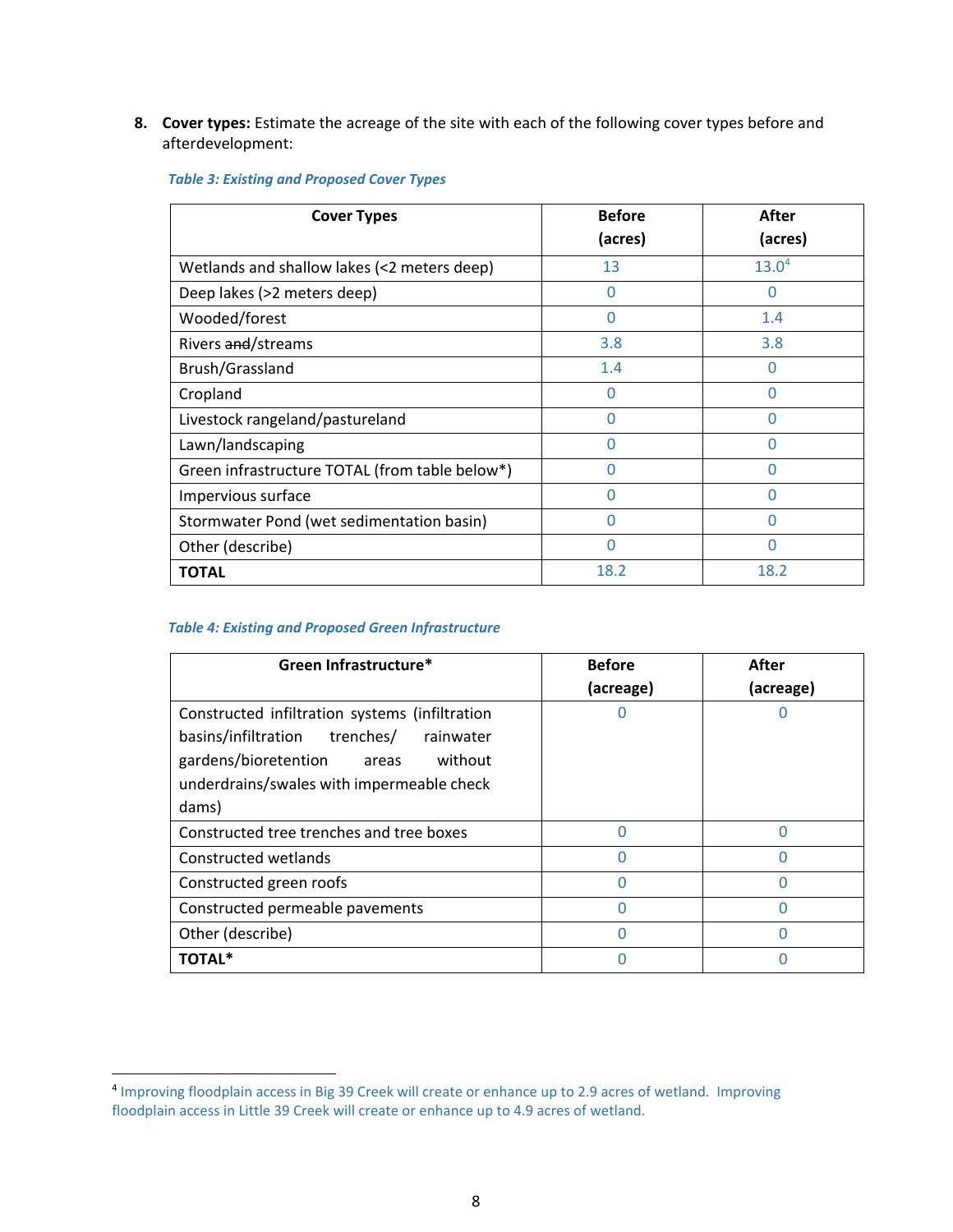#### <span id="page-8-0"></span>*Table 5: Proposed and Existing Trees*

| Trees                                    | Percent | <b>Number</b> |
|------------------------------------------|---------|---------------|
| Percent tree canopy removed or number of |         |               |
| mature trees removed during development  |         |               |
| Number of new trees (proposed)           |         | 3.811         |

*9.* **Permits and approvals required:** List all known local, state and federal permits, approvals, certifications and financial assistance for the project. Include modifications of any existing permits, governmental review of plans and all direct and indirect forms of public financial assistance including bond guarantees, Tax Increment Financing and infrastructure. *All of these final decisions are prohibiteduntil all appropriate environmental review has been completed. See Minnesota Rules, Chapter 4410.3100.*

| <b>Unit of Government</b>          | <b>Type of Application</b>  | <b>Status</b>                                               |
|------------------------------------|-----------------------------|-------------------------------------------------------------|
| <b>MN DNR</b>                      | <b>Public Waters Permit</b> | Submitted,                                                  |
|                                    |                             | Permit #2021-3466                                           |
| Lake County Minnesota <sup>5</sup> | Land use Application for    | Contractor submittal                                        |
|                                    | Grade/Fill                  |                                                             |
| <b>MPCA</b>                        |                             | <b>Construction Stormwater Awaiting contractor decision</b> |
|                                    | Permit                      | following bid                                               |
| <b>US Army Corps of</b>            |                             | Nationwide Permit (NWP) Pre-construction Notification       |
| Engineers <sup>6</sup>             | 27                          | received. Pending as of 11/23/21.                           |

#### <span id="page-8-1"></span>*Table 6: Summary of Required Permit Status*

Cumulative potential effects may be considered and addressed in response to individual EAW Item Nos.10-20, or the RGU can address all cumulative potential effects in response to EAW Item No.22. If addressing cumulative effect under individual items, make sure to include information requested in EAW Item No. 21.

<sup>5</sup> Landuse Application for Grade and Fill

https://www.co.lake.mn.us/environmental-services/planning-and-zoning/planning-and-zoning-documents/ <sup>6</sup> Nationwide Permit 27 Aquatic Habitat Restoration, Establishment and Enhancement Activities https://www.nww.usace.army.mil/Portals/28/docs/regulatory/NWPs/NWP27.pdf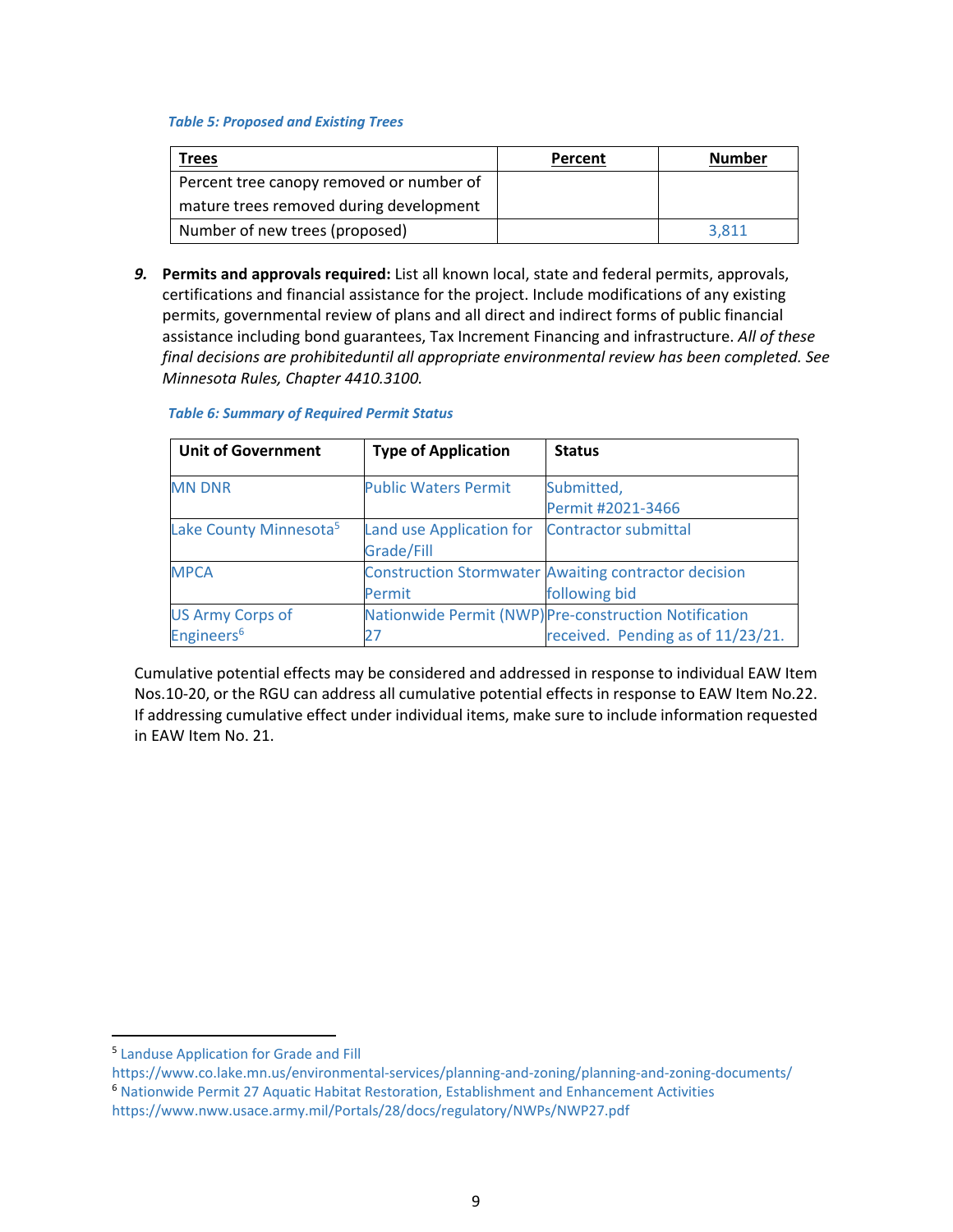# **10. Land use:**

# a. Describe:

i. Existing land use of the site as well as areas adjacent to and near the site, including parks and open space, cemeteries, trails, prime or unique farmlands.

The project is located on the proposer's property, upgradient of the tailings basin. The watersheds are primarily forested and in an undisturbed condition. The area surrounding the project is forest or shrubland and is not utilized for mining activities, nor would it be in the future. The project is directly adjacent to the tailings basin.

The Big 39 Diversion site is a 1700-foot-long excavated channel that redirects flow from the original remnant channel southwest to the Beaver River, as part of Reserve Mining Company's Mile Post 7 (MP7) tailings basin construction in the 1970s. The existing channel is an excavated ditch with the remnants of a weir that was used to temporarily divert flow back into the basin via a water supply culvert. The diversion lacks sinuosity, a connection to its floodplain at channel forming flow, large woody debris (LWD), bedform diversity, and habitat diversity. The riparian vegetation is mostly an invasive species (reed canary grass) with stretches of overhanging shrubs.

The Little 39 Diversion Ditch was also excavated during Reserve Mining Company's construction of the MP7 tailings basin. It was designed to redirect flow southwest to the Big 39 Creek, very near the point that the Big 39 Creek was diverted to the Beaver River, from its original course intersecting the footprint of the tailings basin. This 5700-foot-long diversion added approximately 6.5 square miles of new watershed area to the Beaver River main branch. The existing channel is an excavated ditch and downstream diversion berm designed to efficiently move water away from the MP7 tailings basin. The diversion lacks sinuosity, an appropriately sized floodplain, LWD, bedform diversity and habitat diversity. The riparian vegetation is mostly native and functioning.

ii. Plans. Describe planned land use as identified in comprehensive plan (if available) and any other applicable plan for land use, water, or resources management by a local, regional, state, or federal agency.

The Lake County Comprehensive Plan<sup>7</sup> identifies this area as a Forest-Recreational District. This stipulates larger lot sizes and authorizes uses such as Soil and Water Conservation programs, with which the stream restoration project proposed for Big and Little 39 Creeks comply. Aspects of other plans were considered and incorporated into the stream restoration design. The Final Lake Superior South WRAPS Report<sup>8</sup> was referenced to identify appropriate restoration sites and strategies (see pages 55-57). The Lake Superior North One Watershed One Plan<sup>9</sup> was considered, but primarily only to confirm alignment

<sup>7</sup> Comprehensive Plan and Landuse Ordinance #12 Effective June 23, 2017

https://www.co.lake.mn.us/environmental-services/planning-and-zoning/planning-and-zoning-documents/

<sup>&</sup>lt;sup>8</sup> Final Lake Superior South Watershed Restoration and Protection Strategy Report August 2, 2018

https://www.pca.state.mn.us/water/watersheds/lake-superior-south

<sup>&</sup>lt;sup>9</sup> Lake Superior North One Watershed One Plan

https://www.co.lake.mn.us/soil-and-water-conservation-district/lake-superior-north/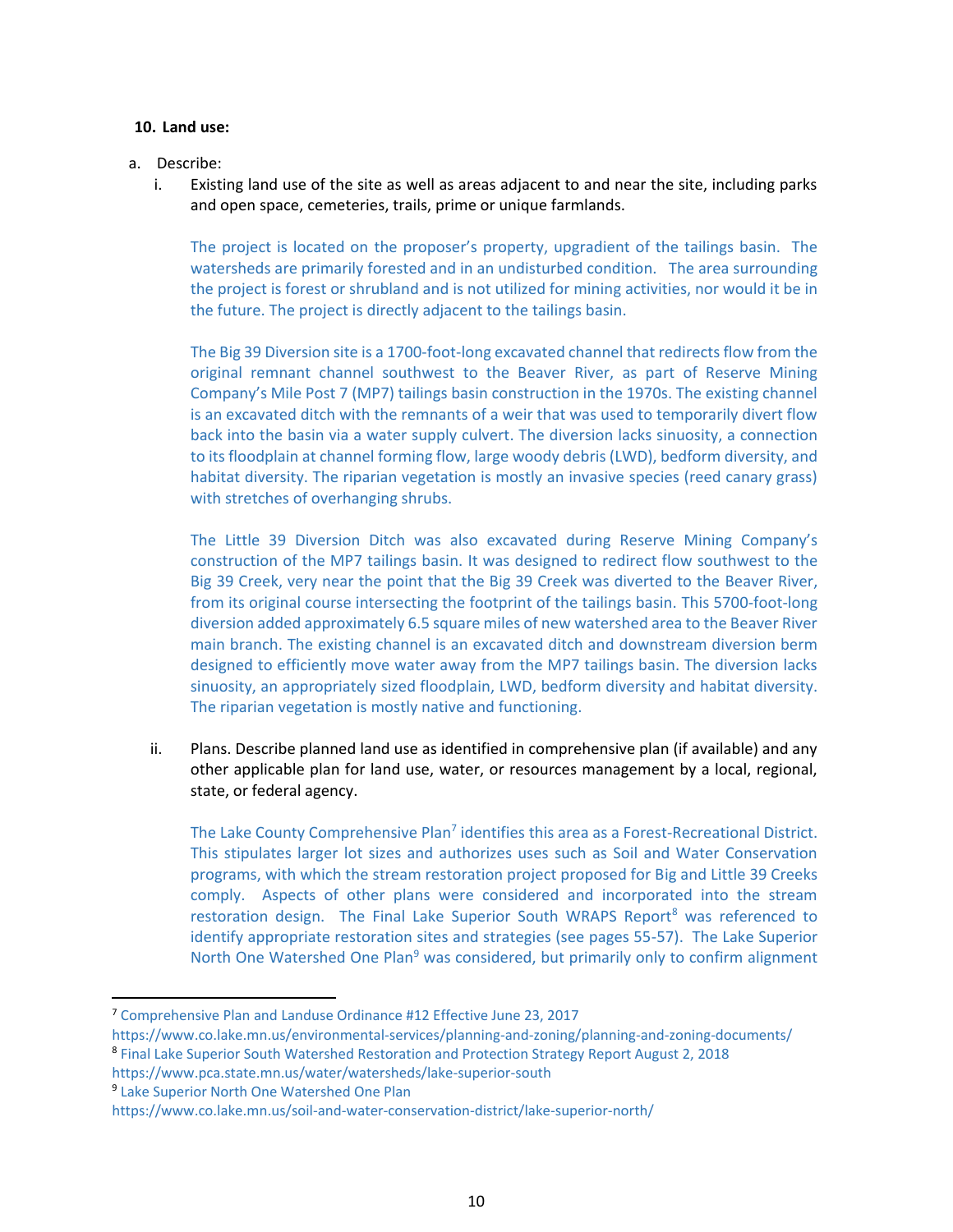with watershed plans.

- iii. Zoning, including special districts or overlays such as shoreland, floodplain, wild and scenic rivers, critical area, agricultural preserves, etc. This project falls under the Shoreland Classification due to the restoration work proposed in the streams.
- iv. If any critical facilities (i.e. facilities necessary for public health and safety, those storing hazardous materials, or those with housing occupants who may be insufficiently mobile) are proposed in floodplain areas and other areas identified as at risk for localized flooding, describe the risk potential considering changing precipitation and event intensity. Not Applicable
- b. Discuss the project's compatibility with nearby land uses, zoning, and plans listed in Item 9a above, concentrating on implications for environmental effects.

As a stream and riparian forest community restoration, the proposed project falls under section 9.02 of the Lake County Comprehensive Plan and Land Use Ordinance (Ordinance #12) as a permitted use for Soil and Water Conservation programs and Forest Management and Utilization, as such the project is compatible with the plan.

This project would include a land use change converting 1.4 acres of grassland to forested land.

c. Identify measures incorporated into the proposed project to mitigate any potential incompatibility as discussed in Item 10b above and any risk potential. N/A. There are no incompatible uses identified.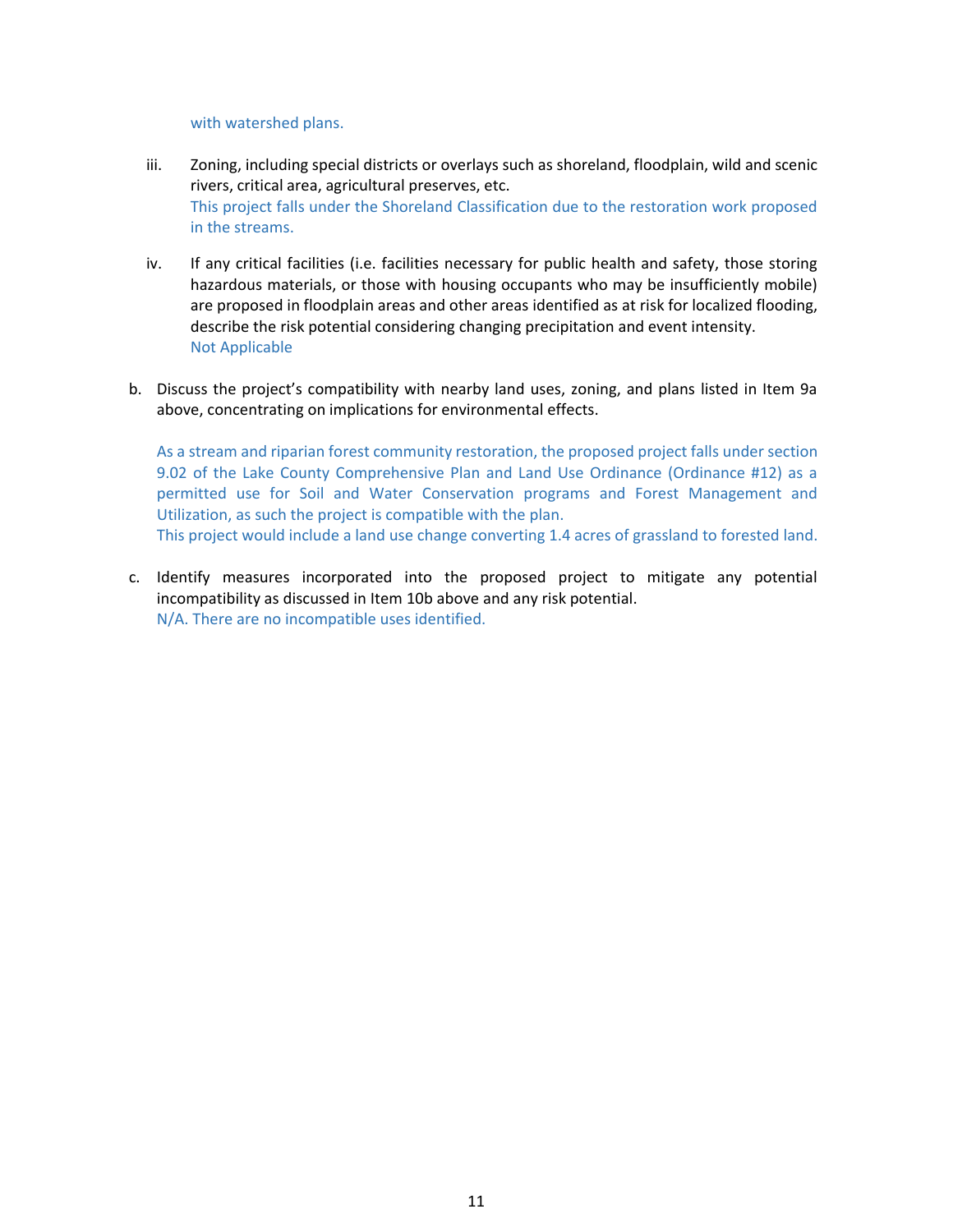# **11. Geology, soils and topography/land forms:**

a. Geology - Describe the geology underlying the project area and identify and map any susceptible geologic features such as sinkholes, shallow limestone formations, unconfined/shallow aquifers, or karst conditions. Discuss any limitations of these features for the project and any effects the project could have on these features. Identify any project designs or mitigation measures to address effects to geologic features.

The area lies in the North Shore Volcanic Group, featuring igneous and metamorphic bedrock geology overlain by areas of glacial till. No sinkholes or karst geology are present in the project area. Unconfined or shallow aquifers would not likely be present as the region generally lacks sedimentary bedrock and aquifers, and instead water sources are often found in bedrock fractures.<sup>10</sup> The project would not have any effect on the geology, and therefore no mitigation measures would be taken.

b. Soils and topography - Describe the soils on the site, giving NRCS (SCS) classifications and descriptions, including limitations of soils. Describe topography, any special site conditions relating to erosion potential, soil stability or other soils limitations, such as steep slopes, highly permeable soils. Provide estimated volume and acreage of soil excavation and/or grading. Discuss impacts from project activities (distinguish between construction and operational activities) related to soils and topography. Identify measures during and after project construction to address soil limitations including stabilization, soil corrections or other measures. Erosion/sedimentation control related to stormwater runoff should be addressed in response to Item 12.b.ii.

A Custom Soil Resource Report provided by the NRCS identifies the soils in the project area as the following:

<span id="page-11-0"></span>

| <b>Map Unit</b><br><b>Symbol</b> | <b>Map Unit Name</b>                                                         | <b>Acres in AOI</b> | <b>Percent of AOI</b> |
|----------------------------------|------------------------------------------------------------------------------|---------------------|-----------------------|
| $A1-40B$                         | Normanna-Greysolon<br>complex, 2 to 8 percent<br>slopes, very rocky          | 3.4                 | 7.0%                  |
| $A3-11A$                         | <b>Twig-Tacoosh-Giese</b><br>complex, 0 to 1 percent<br>slopes, depressional | 0.0                 | 0.0%                  |
| $A3-12A$                         | Giese muck,<br>depressional, 0 to 1<br>percent slopes                        | 14.6                | 30.0%                 |
| $A3-20A$                         | Canosia Ioam, 0 to 2<br>percent slopes                                       | 10.4                | 21.3%                 |
| $A3-21A$                         | Hermantown silt loam,                                                        | 0.4                 | 0.8%                  |

#### *Table 7: Summary of NRCS Soil Resource Report*

<sup>10</sup> Minnesota Groundwater Provinces, 2021.

https://files.dnr.state.mn.us/waters/groundwater\_section/provinces/2021-provinces.pdf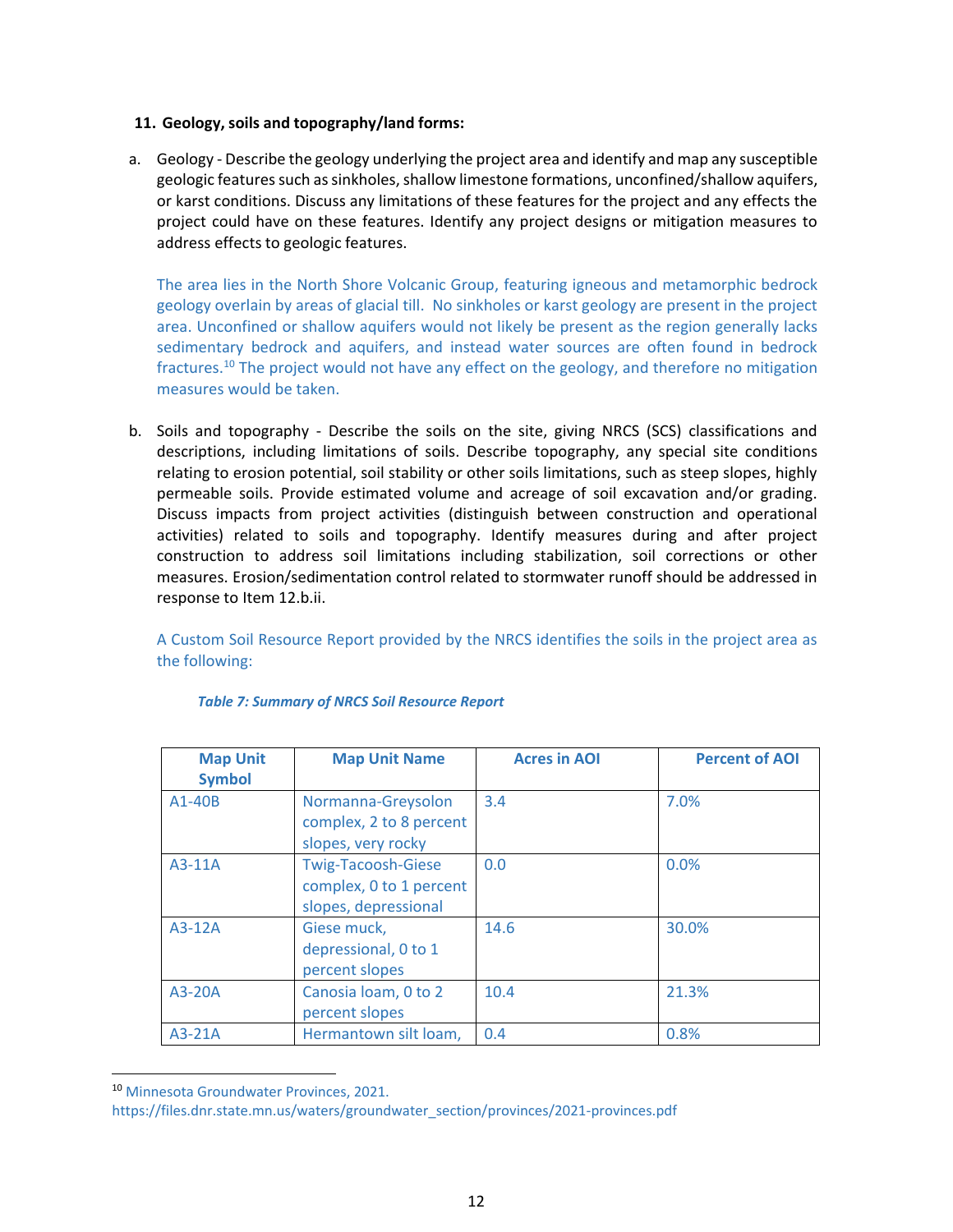| <b>Map Unit</b><br><b>Symbol</b> | <b>Map Unit Name</b>            | <b>Acres in AOI</b> | <b>Percent of AOI</b> |
|----------------------------------|---------------------------------|---------------------|-----------------------|
|                                  |                                 |                     |                       |
|                                  | 1 to 3 percent slopes           |                     |                       |
| A3-30B                           | Normanna-Canosia-               | 0.7                 | 1.4%                  |
|                                  | Hermantown complex,             |                     |                       |
|                                  | 0 to 8 percent slopes           |                     |                       |
| E1-9D                            | Ahmeek-Udifluvents,             | 4.6                 | 9.4%                  |
|                                  | frequently flooded-             |                     |                       |
|                                  | Rock outcrop complex,           |                     |                       |
|                                  | 1 to 18 percent slopes          |                     |                       |
| F3-41D                           | Aldenlake-Ahmeek                | 5.8                 | 12.0%                 |
|                                  | complex, 8 to 18                |                     |                       |
|                                  | percent slopes                  |                     |                       |
| <b>K2-10A</b>                    | <b>Bowstring and</b>            | 8.8                 | 18.1%                 |
|                                  | Fluvaquents soils, 0 to         |                     |                       |
|                                  | 2 percent slopes,               |                     |                       |
|                                  | frequently flooded              |                     |                       |
|                                  | <b>Totals for Area Interest</b> | 48.7                | 100.0%                |

The soils described for the area in Table 7 are not especially erodible and consist primarily of rocky soils, mucky soils, loamy soils, and fluvial deposits of these soil types. The entirety of the project (aside from material staging) would occur within the existing stream valleys. Since the work is completed within a valley, the topography that would contribute to difficult erosion conditions is the valley slope. The valley slope of Little 39 ranges from 0.12-0.093 (FT/FT) and the valley slope of Big 39 is 0.0019 (FT/FT) – both of which are relatively flat. The soils and topography do not indicate an elevated risk of erosion during project operation. The soils and topography do not require any special considerations during construction, other than being in an area that will discharge to special waters. Approximately 58,000 cubic yards of excavated material would be removed from areas adjacent to current stream alignment in order to allow for the project goal of an accessible floodplain (where greater than bankfull flows can access the stream's floodplain). This allows for natural stream processes to occur, including both erosion and deposition. The excess cut material would be removed from the project area and placed within the permitted footprint of the tailings basin. BMPs will be used during construction to reduce risk of erosion of the temporarily exposed soil. Post-construction, the exact alignment of the streams is expected to adjust slightly due to natural stream processes, but the grade control and stabilization structures are designed to maintain the appropriate hydrology, hydraulics, geomorphology, physiochemical and biological conditions proposed.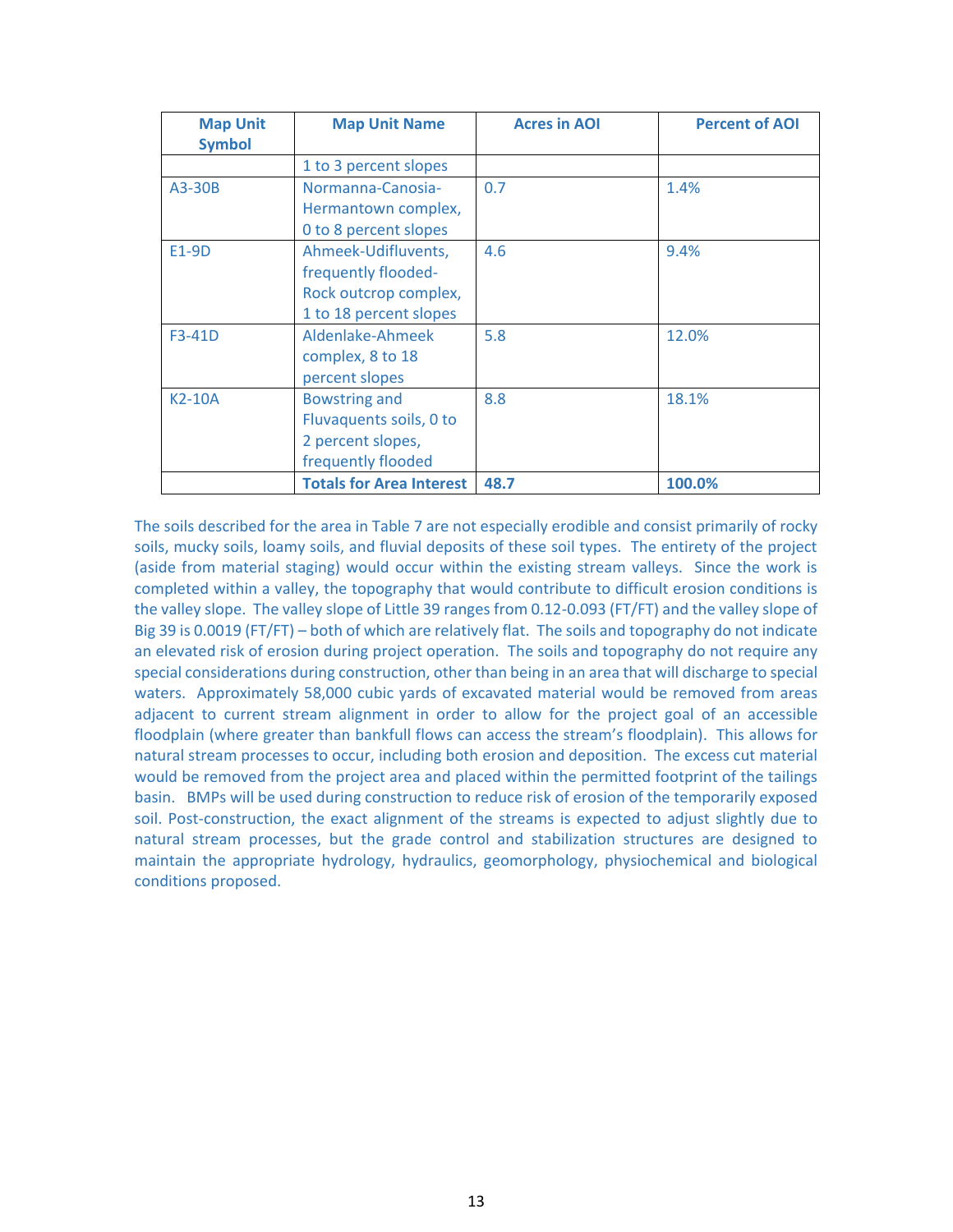#### **12. Water resources:**

a. Describe surface water and groundwater features on or near the site in a.i. and a.ii. below.

i. Surface water - lakes, streams, wetlands, intermittent channels, and county/judicial ditches.Include any special designations such as public waters, shoreland classification and floodway/floodplain, trout stream/lake, wildlife lakes, migratory waterfowl feeding/resting lake, and outstanding resource value water. Include the presence of aquatic invasive species and the water quality impairments or special designations listed on the current MPCA 303d Impaired Waters List that are within 1 mile of the project. Include DNR Public Waters Inventory number(s), if any.

o Little 39 Creek, Trout Stream, DNR PWI number, S-035-010-002

o Big 39 Creek, Trout Stream, DNR PWI number, S-035-010

MPCA impaired waters list identifies the Beaver River, which is downstream from the project location, as impaired for Fish Bioassessments, Mercury, Turbidity and pH.

Little 39 Creek is a ditch that was excavated to divert the flow of the upper reaches of Little 39 Creek out of the tailings basin and into the Big 39 Creek watershed. The section is very straight and has a uniform slope of 0.12-0.093 (FT/FT). Both banks of the stream are armored in sections with rock. The stream setting is a mixed forest with shrubs within a ditched area. The downstream end of the Little 39 Creek restoration project has a watershed area of approximately 6.5 square miles.

Big 39 Creek section is a ditch that was excavated to divert the upper reaches of Big 39 flow out of the tailings basin and to the Beaver River. It also received the diverted Little 39 Creek watershed. This section is also very straight and has a uniform slope of 0.0019 (FT/FT). This section runs across a flat meadow of reed canary grass on the east side and has a slight valley slope on the west side that contains shrubs adjacent to the stream and transitions into mixed coniferous/deciduous forest. The watershed area contributing to the lower end of the project site is slightly less than 17.26 square miles (the entire Big 39 Creek watershed area).

There are no aquatic invasive species in Little 39 Creek, Big 39 Creek or the greater Beaver River watershed, according to the MN DNR List of Infested Waters.<sup>11</sup>

ii. Groundwater – aquifers, springs, seeps. Include: 1) depth to groundwater; 2) if project is within a MDH wellhead protection area; 3) identification of any onsite and/or nearby wells, including unique numbers and well logs if available. If there are no wells known on site or nearby, explain the methodology used to determine this.

The project area is not within a wellhead protection area. The Minnesota Department of Health (MDH) Well Index (map feature) was consulted to confirm the absence of any nearby affected wells. There are wells related to landfill monitoring within the tailings basin

<sup>11</sup> DNR Infested Waters list. Published November 22, 2021.

https://www.dnr.state.mn.us/invasives/ais/infested.html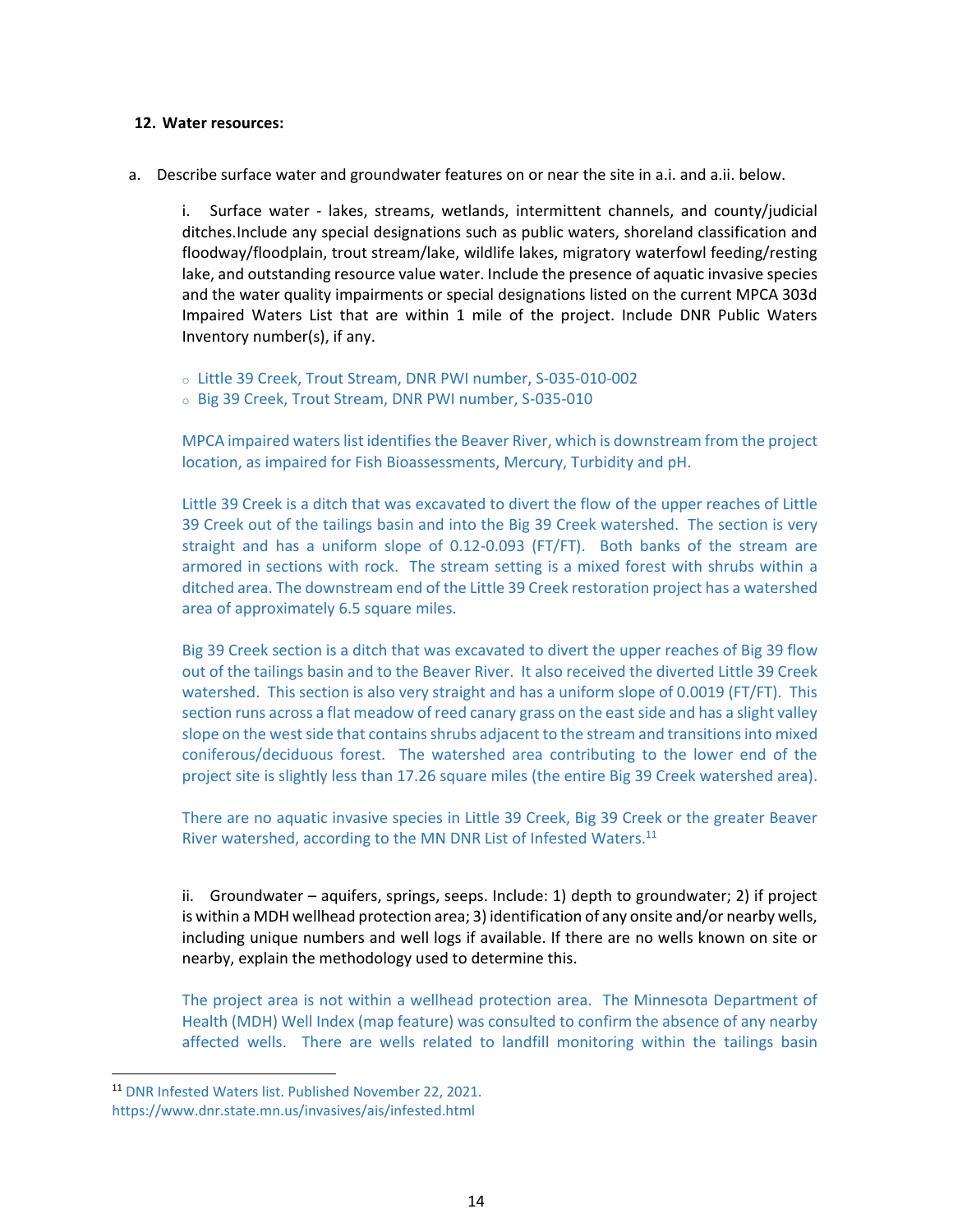footprint, approximately 2800' to the SE of the nearest point of the project, but they are not in the same watershed as the project. The streams occur where the topography meets the elevation of the groundwater in the area, so depth to groundwater increases from zero at the stream's edges. Work would be conducted at or below the groundwater level/water table to restore the streams.

b. Describe effects from project activities on water resources and measures to minimize or mitigate the effects in Item b.i. through Item b.iv. below.

iii. Wastewater - For each of the following, describe the sources, quantities and composition of all sanitary, municipal/domestic and industrial wastewater produced or treated at the site.

Not Applicable. No wastewater would be produced, treated or discharged during the duration of the project. The project would result in reduced peak flows and flooding conditions. This would reduce stress on bridge infrastructure and highway right-of-ways.

iv. Stormwater - Describe changes in surface hydrology resulting from change of land cover. Describe the routes and receiving water bodies for runoff from the project site (major downstream water bodies as well as the immediate receiving waters). Discuss environmental effects from stormwater discharges on receiving waters post construction including how the project will affect runoff volume, discharge rate and change in pollutants. Consider the effects of current Minnesota climate trends and anticipated changes in rainfall frequency, intensity and amount with this discussion. For projects requiring NPDES/SDS Construction Stormwater permit coverage, state the total number of acres that will be disturbed by the project and describe the stormwater pollution prevention plan (SWPPP), including specific best management practices to address soil erosion and sedimentation during and after project construction. Discuss permanent stormwater management plans, including methods of achieving volume reduction to restore or maintain the natural hydrology of the site using green infrastructure practices or other stormwater management practices. Identify any receiving waters that have construction-related water impairments orare classified as special as defined in the Construction Stormwater permit. Describe additional requirements for special and/or impaired waters.

The current site conditions rapidly remove water from the landscape, which exacerbates the downstream effects of more intense and frequent precipitation events. The project is designed to promote natural stream function that attenuates the impact of increased rainfall intensity and spring runoff events.

# **Construction**

This 12.5-acre project would be completed under low-flow conditions. Best management practices would be used during construction to minimize soil erosion, including stabilization of constructed channels prior to the introduction of stream flow, use of erosion-control blankets and mulch, rapid re-vegetation of disturbed areas, and diversion of the streams during construction. Disturbed soils would be seeded with native vegetation and blanketed with erosion control fabric adjacent to the stream. Mulch would be placed in the upland areas to encourage quick re-vegetation and reduce erosion from disturbed areas. A stormwater pollution prevention plan (SWPPP), as regulated by the NPDES/SDS Construction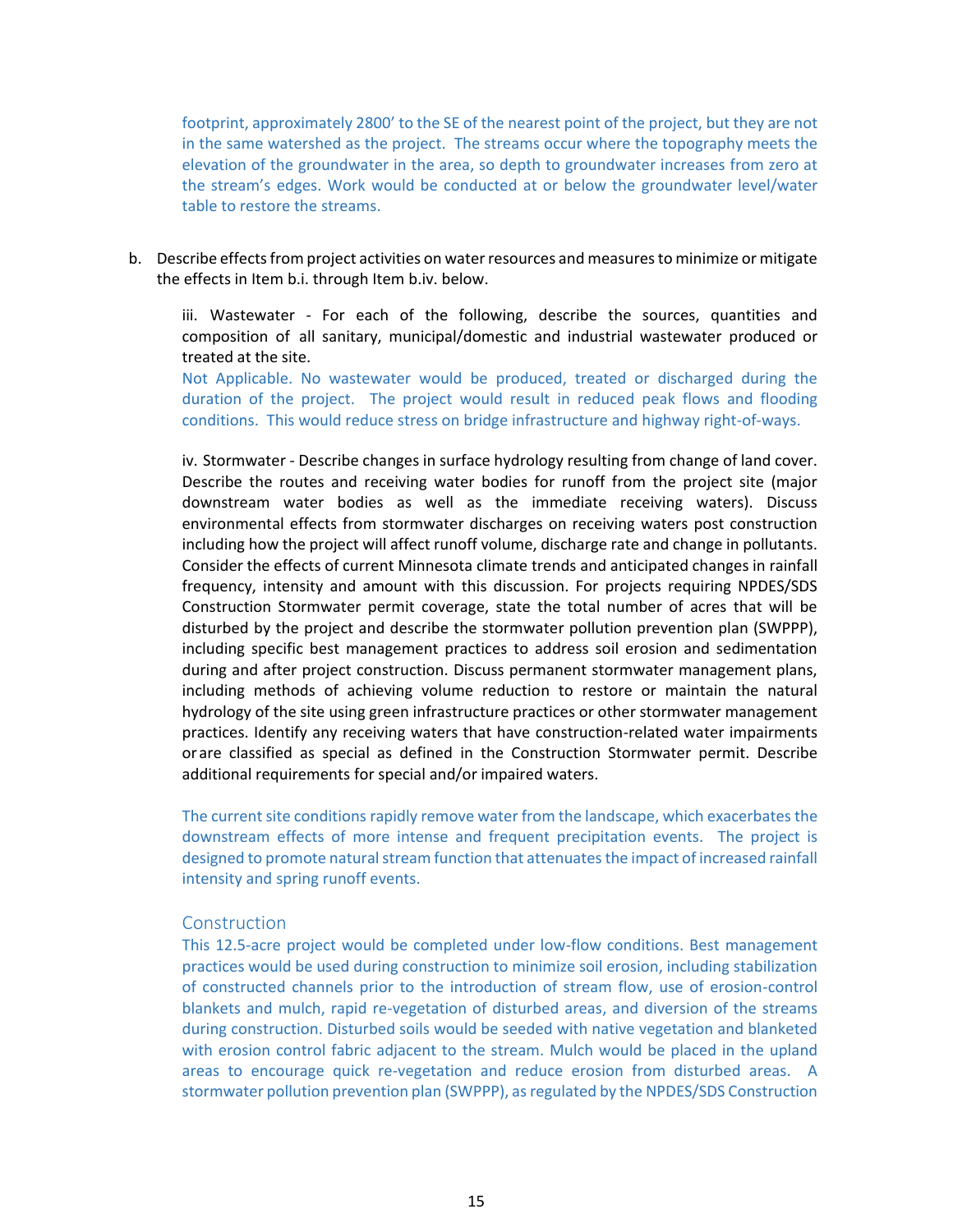Stormwater program, has been prepared for the project (Appendix A).

# Post-construction

The project's stream areas would retain more water due to the increased access to floodplains. The topography beyond that would be altered only to add sinuosity to the stream reaches. The route of water, runoff destination and receiving waters would not change. The nature of the project would increase the landscape's ability to absorb and reduce the downstream effects of climate change-driven increases in precipitation events. The peak runoff rate would be reduced by retaining water on the landscape, but the overall runoff volume should remain mostly unchanged. The makeup of the surface would include an increase in woody species cover but would not create any new pollutant sources. The quality and quantity of pre- and post-project stormwater runoff would be the same, since no impervious surfaces are created for the project. There are no soil limitations at the project site, so no increase in sedimentation from stormwater runoff would occur.

#### For further discussion on Minnesota climate trends, see comments in EAW Items 7 and 12.

v. Water appropriation - Describe if the project proposes to appropriate surface or groundwater (including dewatering). Describe the source, quantity, duration, use and purpose of the water use and if a DNR water appropriation permit is required. Describe any well abandonment. If connecting to an existing municipal water supply, identify the wells to be used as a water source and any effects on, or required expansion of, municipal water infrastructure. Discuss environmental effects from water appropriation, including an assessment of the water resources available for appropriation. Discuss how the proposed water use is resilient in the event of changes in total precipitation, large precipitation events, drought, increased temperatures, variable surface water flows and elevations, and longer growing seasons. Identify any measures to avoid, minimize, or mitigate environmental effects from the water appropriation. Describe contingency plans should theappropriation volume increase beyond infrastructure capacity or water supply for the project diminish in quantity or quality, such as reuse of water, connections with another water source, or emergency connections.

It is anticipated that work in both Little 39 and Big 39 Creeks would require temporary flow bypassing during construction. Depending on the magnitude of flow and the resultant bypass method, this would be expected to occur only during the construction workday. Longer bypasses could extend beyond 1 day. Longer bypasses would only occur on Big 39 where flows are higher and the landscape allows for a temporary channel realignment bypass. At no time would water be consumed or diverted from its valley course or watershed (basin of origin), only diverted around work area. The proposer would follow all applicable laws and apply for permits as needed.

# vi. Surface Waters

Wetlands - Describe any anticipated physical effects or alterations to wetland features such as draining, filling, permanent inundation, dredging and vegetative removal. Discuss direct and indirect environmental effects from physical modification of wetlands, including the anticipated effects that any proposed wetland alterations may have to the host watershed,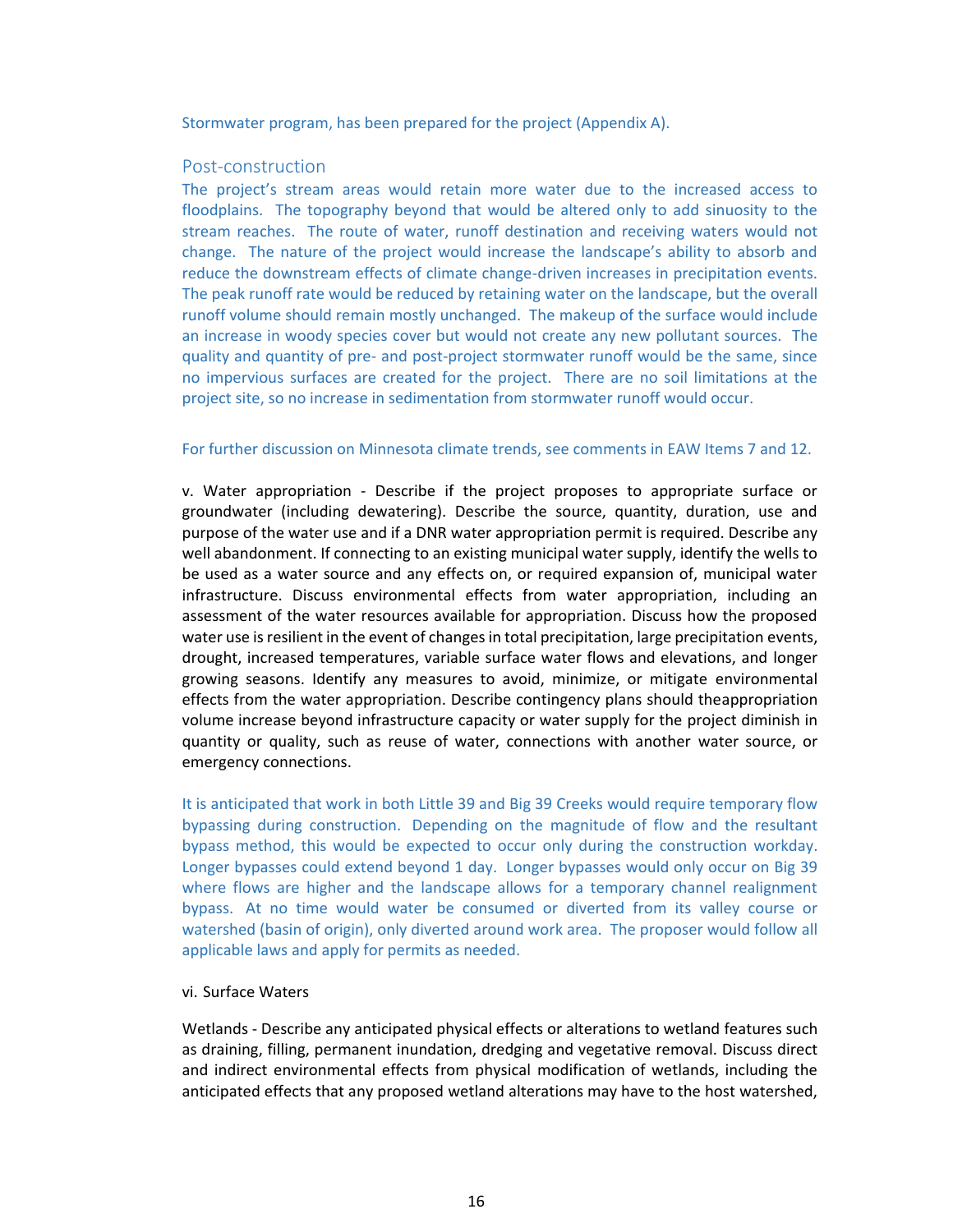taking into consideration how current Minnesota climate trends and anticipated climate change in the general location of the project may influence the effects. Identify measures to avoid (e.g., available alternatives that were considered), minimize, or mitigate environmental effects to wetlands. Discuss whether any required compensatory wetland mitigation for unavoidable wetland impacts would occur in the same minor or major watershed and identify those probable locations.

Temporary impacts to wetlands during construction are anticipated. Post-construction, the project would have a very small impact of wetland conversion to open water, while enhancing and creating an estimated 7.8 acres of wetland in riparian areas. The net effect to wetland acreage would be positive. It is anticipated that per WCA no mitigation would be required for the project. The project would increase floodplain capacity (e.g., flood storage) which makes the post-construction project area more capable of mitigating the local climate trends that have projected an increase in frequency and intensity of precipitation events.

c. Other surface waters- Describe any anticipated physical effects or alterations to surface water features (lakes, streams, ponds, intermittent channels, county/judicialditches) such as draining, filling, permanent inundation, dredging, diking, stream diversion, impoundment, aquatic plant removal and riparian alteration. Discuss direct and indirect environmental effects from physical modification of water features, taking into consideration how current Minnesota climate trends and anticipated climate change in the general location of the project may influence the effects. Identify measures to avoid, minimize, or mitigate environmental effects to surface water features, including in-water Best Management Practices that are proposed to avoid or minimize turbidity/sedimentation while physically altering the water features. Discuss how the project will change the number or type of watercraft on any water body, including current and projected watercraft usage.

The project would establish a meandered stream pattern within a ditched stream system through excavation of a new channel. This channel is being designed to the appropriate bankfull width and cross-sectional area, as determined by reference cross-sections in stable riffles upstream of the project site. Riffle and pool morphology would be created along with habitat features such as toe wood and riffle rock and gravel structures. See details in the site plans (Appendix A). The project as described would be phased and stabilized as it is completed in 500 foot segments. The project would involve pumping and diverting the stream flow to complete the work out of the main flow of the channel. This would limit the turbidity created during the construction of the project, resulting in minor and temporary effects on the dewatered section. The streams are not navigable by typical watercraft, so this use would not be affected. The described work is designed to attenuate effects of increased intensity and frequency of flood flows. The existing condition is effective at moving water downstream and creating higher peak flows. The proposed condition would attenuate flood flows by retaining flows over bankfull in the floodplain and releasing those flows over a greater period of time, improving resilience to changing hydrology related to climate change.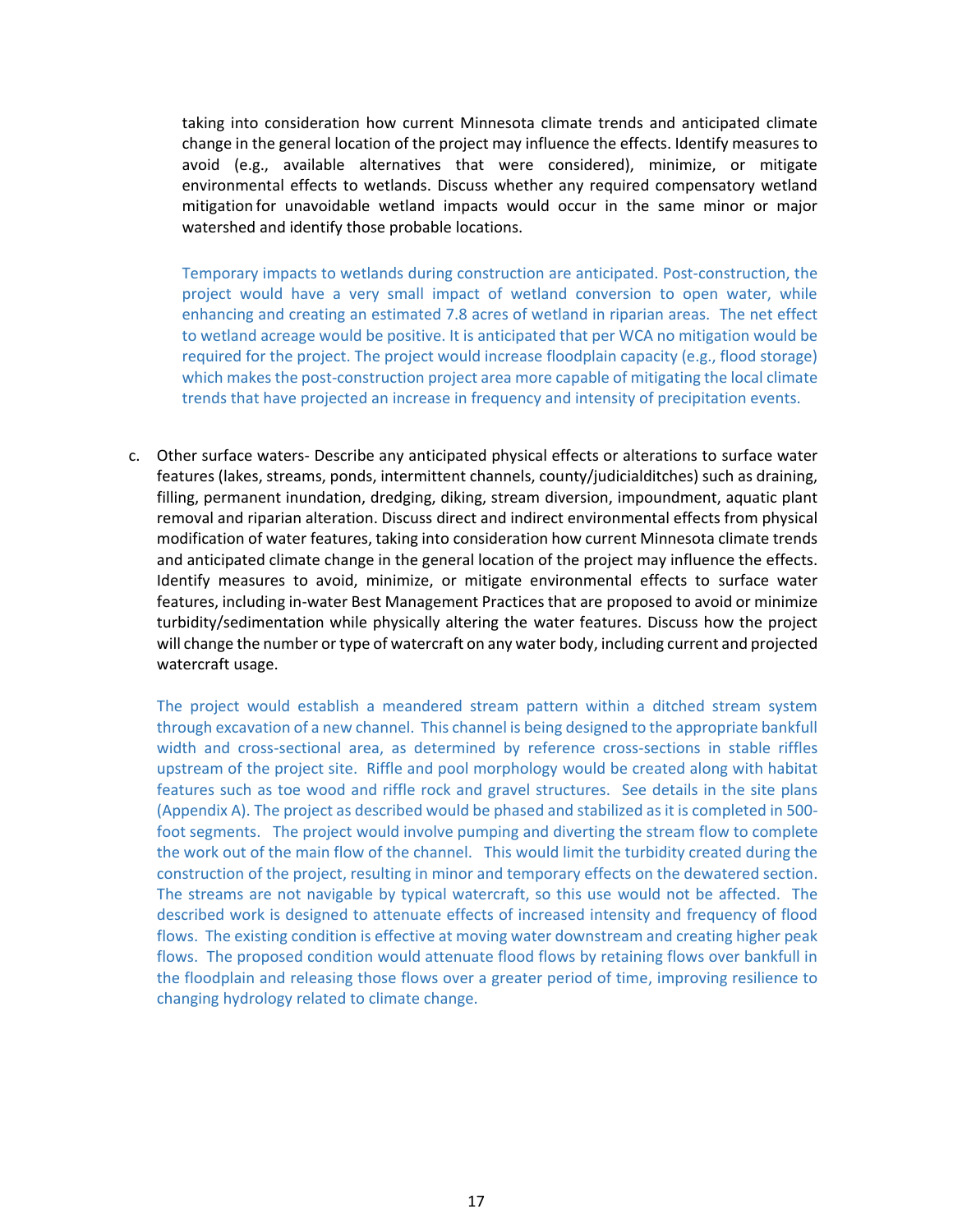# **13. Contamination/Hazardous Materials/Wastes:**

- a. Pre-project site conditions Describe existing contamination or potential environmental hazards on or in close proximity to the project site such as soil or ground water contamination, abandoned dumps, closed landfills, existing or abandoned storage tanks, and hazardous liquid or gas pipelines. Discuss any potential environmental effects from pre-project site conditions that would be caused or exacerbated by project construction and operation. Identify measures to avoid, minimize or mitigate adverse effects from existing contamination or potential environmental hazards. Include development of a Contingency Plan or Response Action Plan. No such sites exist in close proximity of the project.
- b. Project related generation/storage of solid wastes Describe solid wastes generated/stored during construction and/or operation of the project. Indicate method of disposal. Discuss potential environmental effects from solid waste handling, storage and disposal. Identify measures to avoid, minimize or mitigate adverse effects from the generation/storage of solid waste including source reduction and recycling.

No solid wastes would be generated or stored during this project.

c. Project related use/storage of hazardous materials - Describe chemicals/hazardous materials used/stored during construction and/or operation of the project including method of storage. Indicate the number, location and size of any new above or below ground tanks to store petroleum or other materials. Indicate the number, location, size and age of existing tanks on the property that the project will use. Discuss potential environmental effects from accidental spill or release of hazardous materials. Identify measures to avoid, minimize or mitigate adverse effects from the use/storage of chemicals/hazardous materials including source reduction and recycling. Include development of a spill prevention plan.

It is likely that fuels, lubricants, diesel exhaust fluid (DEF) and hydraulic oil would be stored on site. It is up to the contractor to determine if tanks are required, although any such uses would be temporary in nature. The proposer maintains agreement with all contractors that they follow applicable federal and state rules regarding the storing of such materials, clean up and the reporting of spills. Contractors are required to acquire spill response materials and complete vehicle inspections. The proposer would also periodically inspect site and note spills or leaks if discovered. The proposer requires a copy of all spills reported on site. There are no existing tanks on the project site or in immediate vicinity. The project site falls within the purview of said plan and contractors are informed in preconstruction meetings of the applicable requirements they must follow. The operation of heavy equipment in and near lakes, streams and wetlands obligates the project proposers to develop a plan for managing fuels and lubricants, and the proposer has and maintains a Spill Prevention Control and Countermeasures Plan. The proposer and their contractors would be prepared to respond to spills and to recover and contain spilled material as quickly and thoroughly as possible. For petroleum spills that are five or more gallons, the proposer or their contractors are required to contact the State Duty Officer at (651) 649-5451 or (800) 422-0798. Information on reporting spills and leaks is available on the MCPA website.<sup>12</sup>

<sup>12</sup> MPCA: Incident Response webpage.<https://www.pca.state.mn.us/waste/incident-response>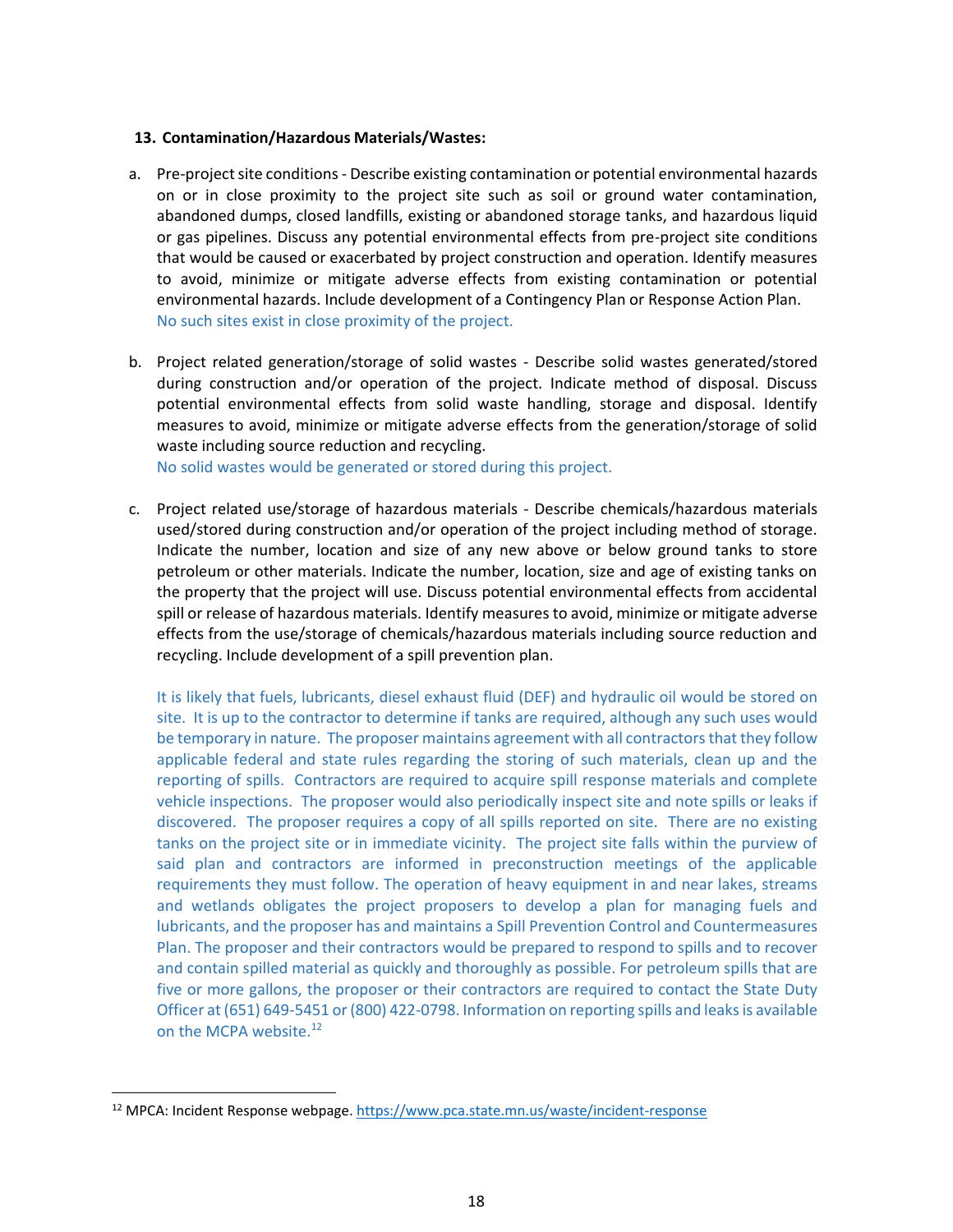d. Project related generation/storage of hazardous wastes - Describe hazardous wastes generated/stored during construction and/or operation of the project. Indicate method of disposal. Discuss potential environmental effects from hazardous waste handling, storage, and disposal. Identify measures to avoid, minimize or mitigate adverse effects from the generation/storage of hazardous waste including source reduction and recycling

No hazardous wastes would be generated; therefore no generated hazardous waste would be stored.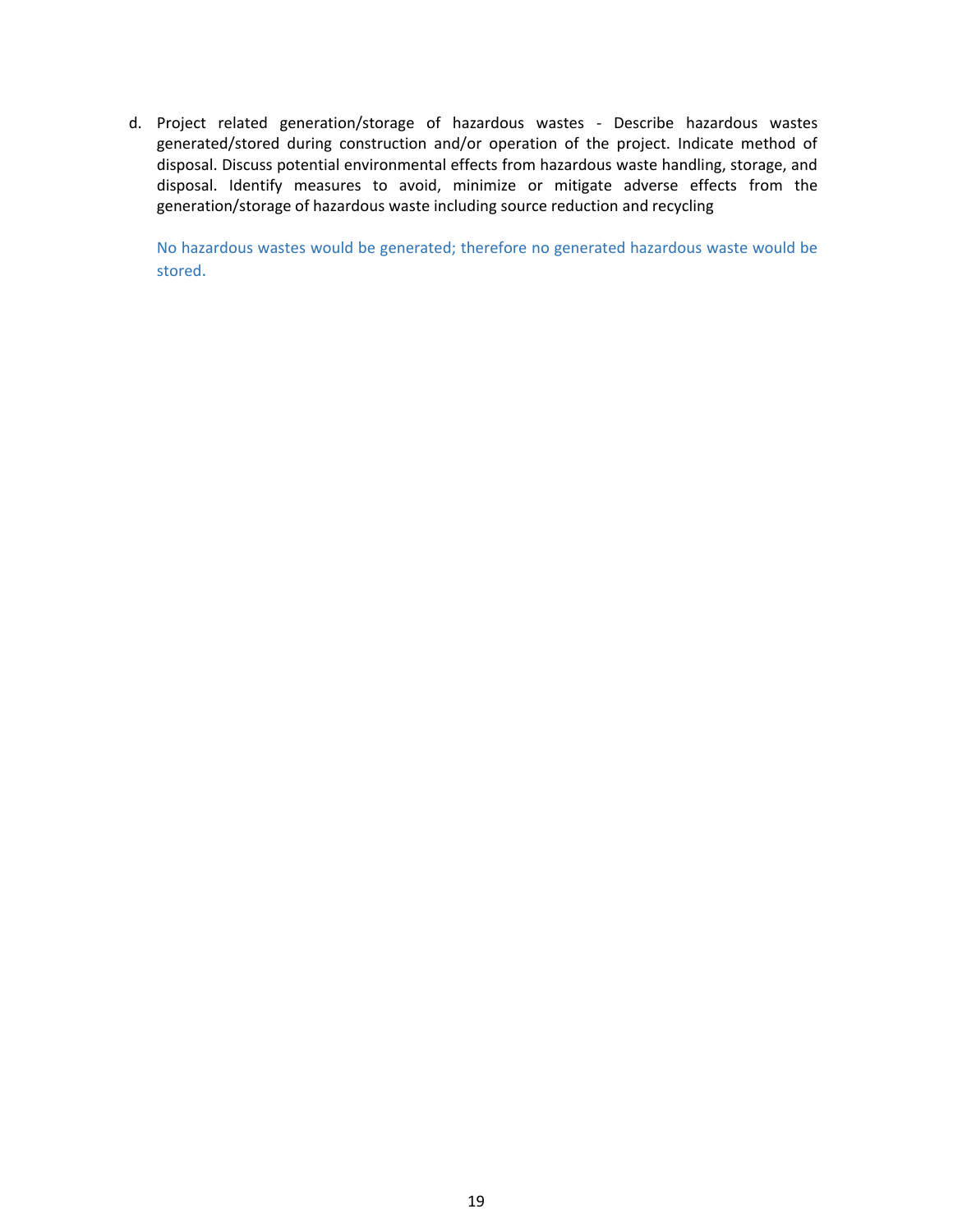# **14. Fish, wildlife, plant communities, and sensitive ecological resources (rare features):**

a. Describe fish and wildlife resources as well as habitats and vegetation on or in near the site. Native plant communities expected to be present in the area would be those typical of the North Shore Highlands Subsection of the Northern Superior Uplands Section in the Laurentian Mixed Forest Province. Existing riparian vegetation consists of majority of herbaceous plants and woody vegetation less than 20 feet tall, dominated by Speckled Alder, Birch, Reed Canary Grass and other species typical of a disturbed and ditched stream environment. Big 39 and Little 39 Creeks are classified as second and third order perennial streams in the Minnesota PWI and currently listed as Class 2A (cold water) streams. In 2011, the aquatic biota was sampled by the MPCA in both streams to determine fish and macroinvertebrate communities present.<sup>13</sup> The fish community present upstream of the proposed restoration is detailed in Tables 8 and 9.

<span id="page-19-0"></span>

| <b>Visit</b><br>Year | <b>Species</b>                   | Count        | Min<br>length<br>(mm) | <b>Max</b><br>length<br>(mm) |
|----------------------|----------------------------------|--------------|-----------------------|------------------------------|
| 2011                 | <b>Blacknose Dace</b>            | 70           | 50                    | 101                          |
| 2011                 | <b>Brook Stickleback</b>         | 4            | 25                    | 57                           |
| 2011                 | <b>Brook Trout</b>               | 6            | 145                   | 195                          |
| 2011                 | <b>Common Shiner</b>             | 4            | 48                    | 66                           |
| 2011                 | <b>Creek Chub</b>                | 2            | 69                    | 73                           |
| 2011                 | <b>Finescale Dace</b>            | $\mathbf{1}$ | 53                    | 53                           |
| 2011                 | <b>Johnny Darter</b>             | 1            | 76                    | 76                           |
| 2011                 | <b>Longnose Dace</b>             | 17           | 54                    | 111                          |
| 2011                 | <b>Mottled Sculpin</b>           | 21           | 51                    | 117                          |
| 2011                 | <b>Northern Redbelly</b><br>Dace | $\mathbf{1}$ | 39                    | 39                           |
| 2011                 | <b>Pearl Dace</b>                | 19           | 66                    | 119                          |
| 2011                 | <b>White Sucker</b>              | 1            | 165                   | 165                          |

#### *Table 8. Fish Species in Big 39 Creek*

<sup>13</sup> MPCA Surface water data. Accessed February 2022. https://webapp.pca.state.mn.us/surface-water/search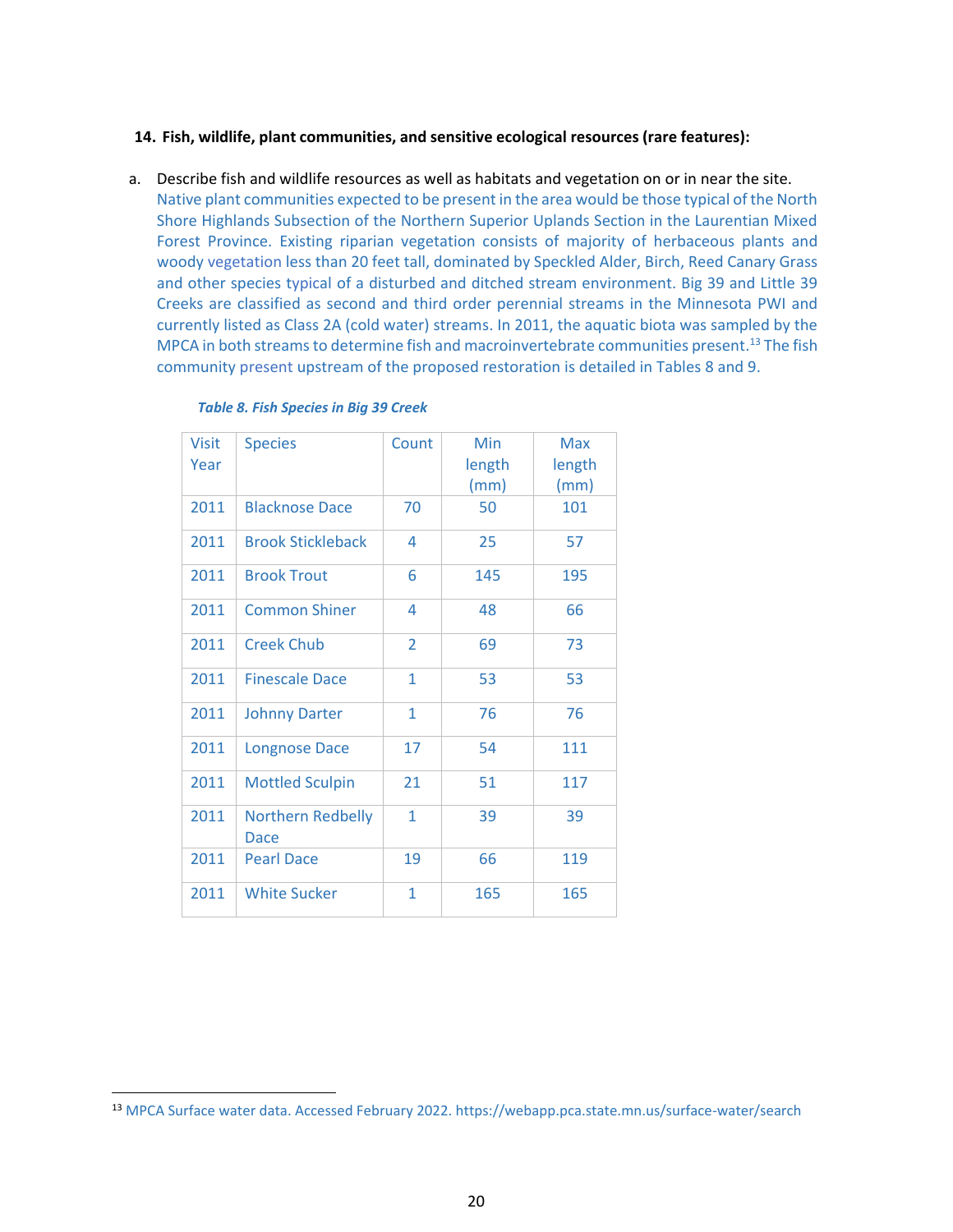#### *Table 9: Fish Species in Little 39 Creek*

<span id="page-20-0"></span>

| <b>Visit</b><br>Year | <b>Species</b>                          | Count | Min length<br>(mm) | Max<br>length<br>(mm) |
|----------------------|-----------------------------------------|-------|--------------------|-----------------------|
| 2011                 | <b>Blacknose Dace</b>                   | 227   | 45                 | 78                    |
| 2011                 | <b>Brook Stickleback</b>                | 5     | 50                 | 52                    |
| 2011                 | <b>Brook Trout</b>                      | 1     | 59                 | 59                    |
| 2011                 | Central<br>Mudminnow                    | 1     | 79                 | 79                    |
| 2011                 | <b>Common Shiner</b>                    | 17    | 34                 | 109                   |
| 2011                 | <b>Creek Chub</b>                       | 66    | 60                 | 164                   |
| 2011                 | <b>Finescale Dace</b>                   | 5     | 61                 | 87                    |
| 2011                 | <b>Mottled Sculpin</b>                  | 6     | 25                 | 89                    |
| 2011                 | <b>Northern</b><br><b>Redbelly Dace</b> | 4     | 35                 | 64                    |
| 2011                 | <b>Pearl Dace</b>                       | 30    | 27                 | 110                   |
| 2011                 | <b>White Sucker</b>                     | 4     | 85                 | 115                   |

Invertebrates identified at the site include Alderflies, Balloon Flies, Black Flies, Caddisflies, Chiggers, Circular-Seamed Flies, Clubtails, Common Stoneflies, Darners, Finger-Net, Caddisflies, Fingernail Clam, Gastropods, Giant Stoneflies, Long-Horn Caddisflies, Long-Toe Water Beetles, Mayflies, Midges, Net-Spinning Caddisflies, Northern Caddisflies, Oligochaeta, Riffle Beetles, and Small Winter Stoneflies.

The project site is located in a larger complex of scrub-shrub wetlands, forested wetlands, and forested uplands. The area is likely used by commonly occurring species such as migratory songbirds; small mammals such as voles, mice, shrews; and medium to large mammals such as snowshoe hare, moose, white-tailed deer, bear, and gray wolves.

b. Describe rare features such as state-listed (endangered, threatened or special concern) species, native plant communities, Minnesota County Biological Survey Sites of Biodiversity Significance, andother sensitive ecological resources on or within close proximity to the site. Provide the license agreement number (LA- ) and/or correspondence number (ERDB 20220067) from which the data were obtained and attach the Natural Heritage letter from the DNR. Indicate if any additional habitat or species survey work has been conducted within the site and describe the results.

See Appendix B for NHIS Review and concurrence.

An NHIS database review indicated that no endangered, threatened, or special concern species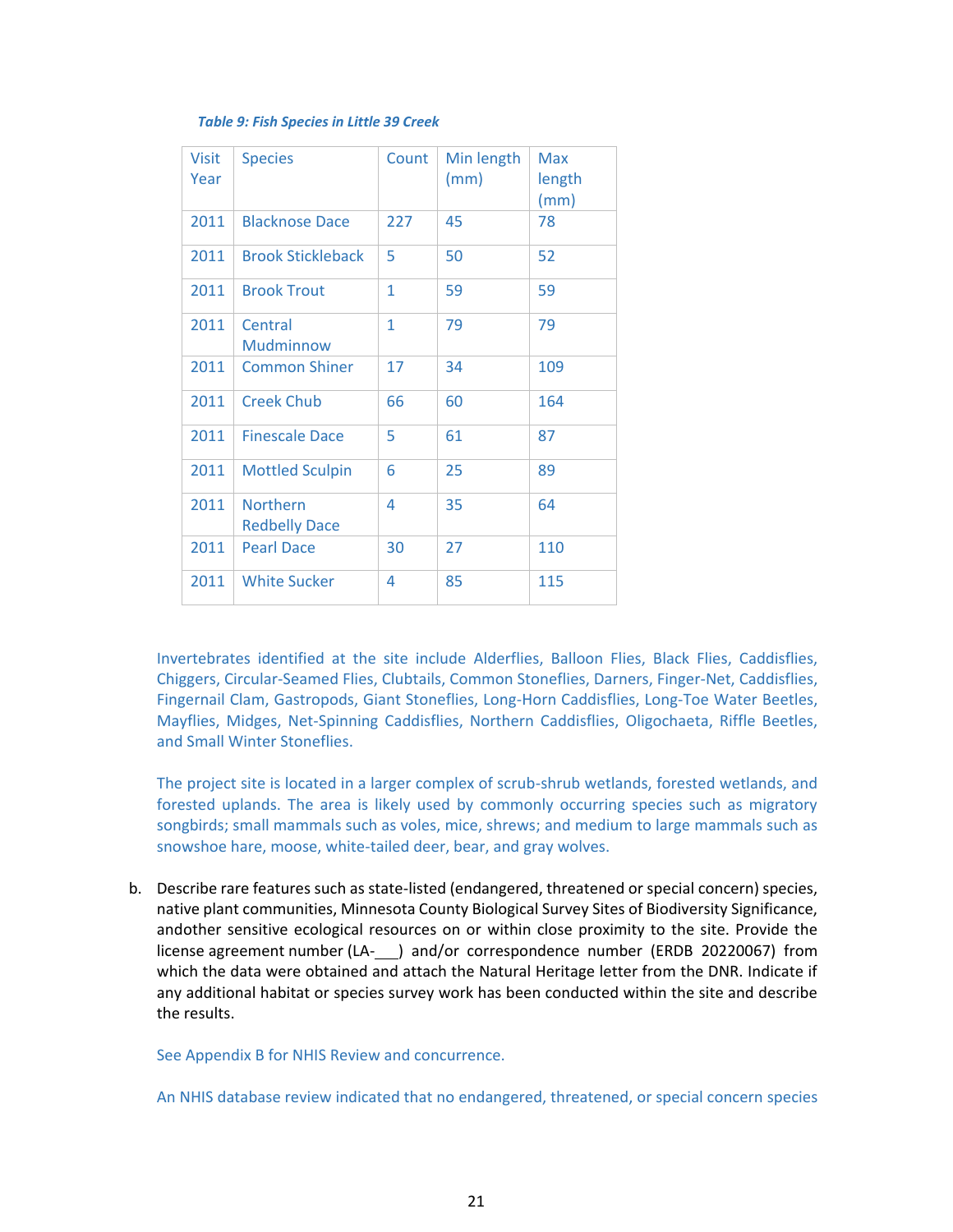have been previously identified within the restoration area. However, two state-listed special concern species have been identified within one mile of the project extents: the Twig rush (Cladium mariscoides) and the Neat spikerush (Eleocharis nitida).

Twig rush occurs mostly in fens, particularly prairie rich fens, northern rich fens, and calcareous fens<sup>14</sup>. Twig rush is found in two locations within one mile of the project extents. Both populations are found within former borrow sites where clay soils had been excavated for basin construction. One location has approximately 50 stems in a single patch covering about 12 square meters. The other nearby location has around 500 stems in a single patch covering about 15 square meters (Barr, 2016). No fen plant communities are located within the project extents. Suitable habitat for twig rush may be present within the creek restoration area. However, the species is listed as special concern and is not legally protected under state endangered species law.

Neat spikerush is a colonizer of small wet localized depressions, such as shallow ditches, pits, trails, and wheel ruts in sand, gravel, or clay<sup>15</sup>. One population of neat spikerush has been found within one mile of the project extents. This population of neat spikerush is located in a ditch next to the railroad, including about 100 stems within a small, less than one square meter patch<sup>16</sup>. Suitable habitat for neat spikerush may be present within the creek restoration area. However, the species is listed as special concern and is not legally protected under state endangered species law. No further action is required.

Review of endangered, threatened or special concern species using the USFWS Information for Planning and Consultation (IPaC) tool<sup>17</sup> identified the following species that could potentially be affected by activities in this location: Canada lynx, Northern long-eared bat, Gray wolf, and Piping plover.

Canada lynx (Lynx canadensis), federally listed as threatened and state-listed as special concern, has been documented in the vicinity of the project. This species is found in large tracks of boreal and mixed conifer-hardwood forest where they are highly dependent on snowshoe hare for prey.

The Northern Long-eared bat (Myotis septentrionalis) is federally listed as threatened. The northern long-eared bat is found across much of the eastern and north central United States. The northern long-eared bat's habitat in the summer is the bark of both live and dead trees, caves and crevasses, and barns and sheds. During the winter, the bat hibernates in small crevasses in caves and mines.

<sup>14</sup> Minnesota Department of Natural Resources. 2021. Rare Species Guide: *Cladium mariscoides*. Accessed November 24, 2021, at:

https://www.dnr.state.mn.us/rsg/profile.html?action=elementDetail&selectedElement=PMCYP04050 <sup>15</sup> Minnesota Department of Natural Resources. 2021. Rare Species Guide: *Eleocharis nitida*. Accessed November 24, 2021, at Eleocharis nitida:

https://www.dnr.state.mn.us/rsg/profile.html?action=elementDetail&selectedElement=PMCYP09180 <sup>16</sup> Barr Engineering. 2016. Endangered, Threatened, and Special Concern Plant Species Survey Report. October 2016.

<sup>17</sup> United States Fish and Wildlife Service (2020) Information for Planning and Consultation tool. https://ecos.fws.gov/ipac/location/index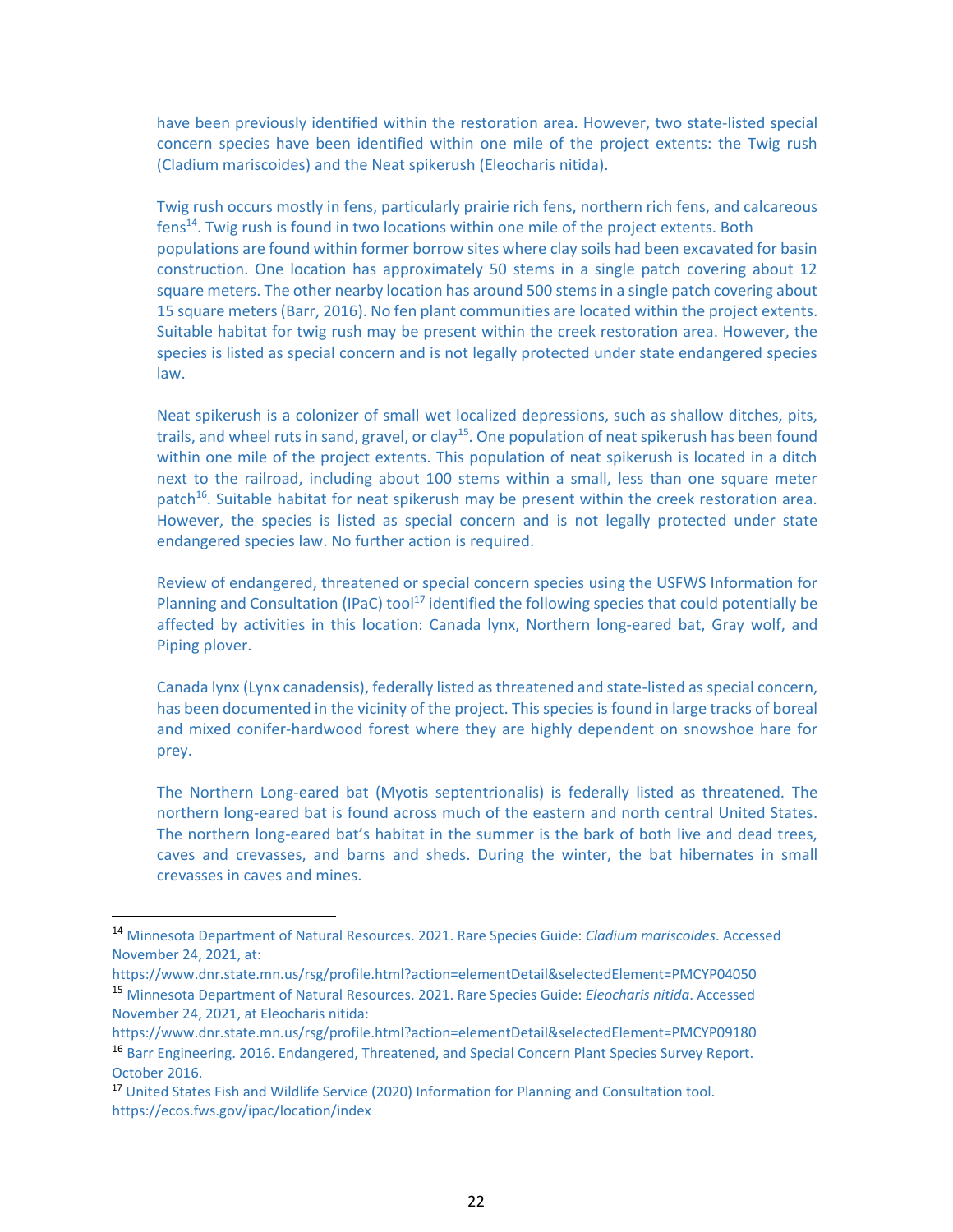The Gray wolf (Canis lupus) is federally listed as threatened. Wolf packs usually live within a specific territory. Territories range in size from 50 square miles to more than 1,000 square miles depending on how much prey is available and seasonal prey movements. Packs use a traditional area and defend it from strange wolves. Their ability to travel over large areas to seek out vulnerable prey makes wolves good hunters. Wolves may travel as far as 30 miles in a day.

The Piping plover (Charadrius melodus) is federally listed as endangered. It is known to be along the north shore of Lake Superior but not as far north as the project area. Piping plovers use wide, flat, open, sandy beaches with very little grass or other vegetation. Nesting territories often include small creeks or wetlands.

In order to acquire the needed information for the MN SQT, a riparian vegetation Excel Workbook Field Form<sup>18</sup> was completed. This form is brief and concerned primarily with areal cover by strata and wood stem basal area, but is survey work related to habitat and species. This survey was completed for both Big and Little 39 Creek sites.

c. Discuss how the identified fish, wildlife, plant communities, rare features and ecosystems may be affected by the project including how current Minnesota climate trends and anticipated climate change in the general location of the project may influence the effects. Include a discussion on introduction and spread of invasive species from the project construction and operation. Separately discuss effects to known threatened and endangered species.

The proposed project may have temporary minor impacts on the local wildlife and ecological communities during the construction period. Noise, dust, and construction activity during the project could temporarily dislocate a species sensitive to those activities.

Post construction, the site would be enhanced for fisheries and wildlife. Access trails and staging areas would be restored to a condition that is equal to or better than the existing conditions. The site's ability to resist impacts related to climate trends would be enhanced by the completion of this project. Increased floodplain access, roughness, and woody vegetation increases the streams' ability to handle greater frequency and intensity of storms by reducing peak flows and reducing erosive power of stream flow.

The project would not permanently damage or remove any habitat for Canada lynx, Northern long-eared bat, Gray wolf, or Piping plover. Habitat creation and enhancement are an integral part of the project design and would provide beneficial effects for these species, among others. For fish, pools would provide thermal refuge, cover, feeding and resting and nursery areas; riffles would provide oxygen to the water column and provide spawning areas; and root wads would provide woody cover and habitat and stabilize the stream banks.

d. Identify measures that will be taken to avoid, minimize, or mitigate the adverse effects to fish, wildlife, plant communities, ecosystems, and sensitive ecological resources.

<sup>&</sup>lt;sup>18</sup> Minnesota Stream Quantification Tool and Debit Calculator | MN Board of Water, Soil Resources (state.mn.us) https://bwsr.state.mn.us/minnesota-stream-quantification-tool-and-debit-calculator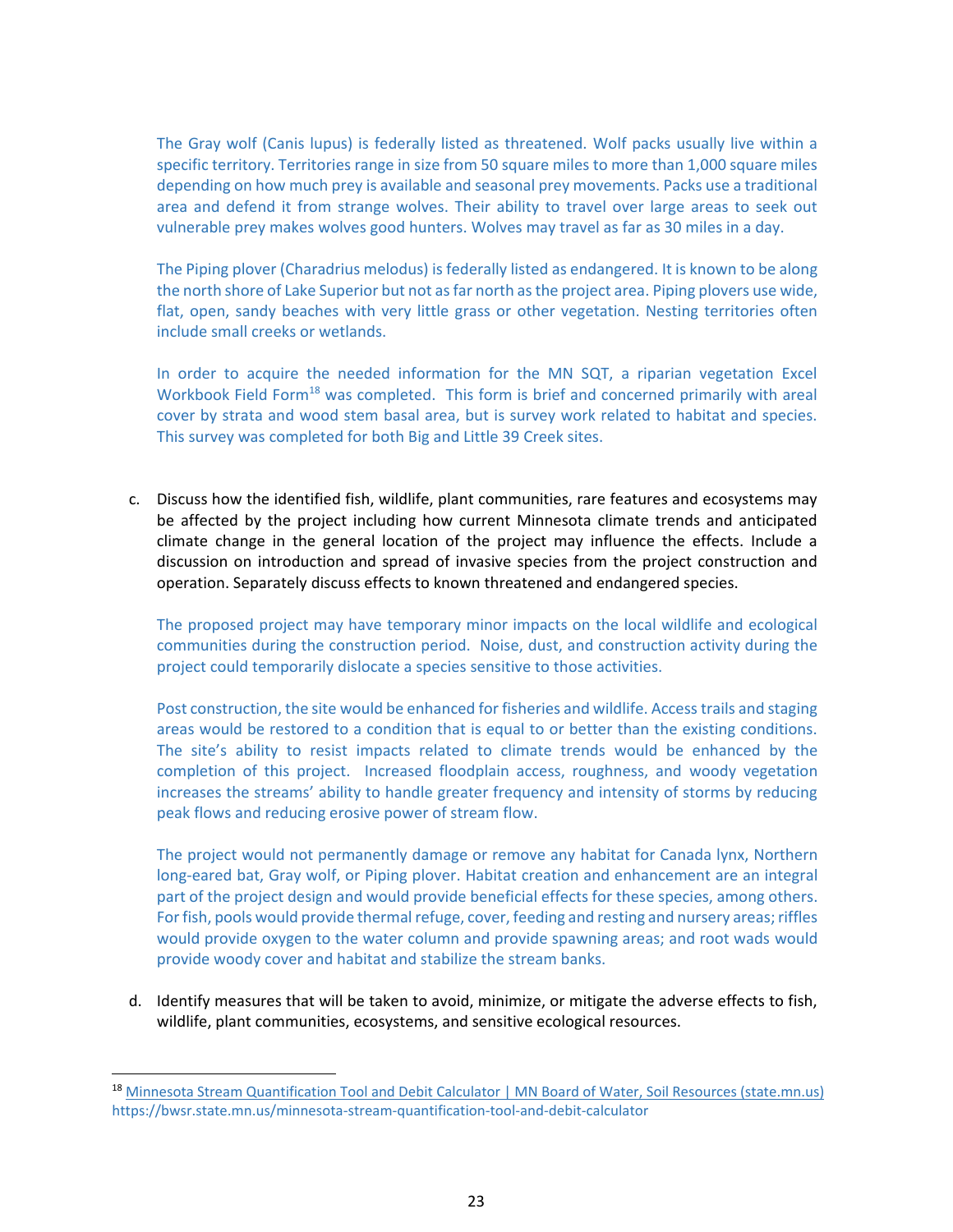The purpose of the proposed project is to restore the aquatic ecology and terrestrial environment to a condition better than what currently exists within the project area.

Stream restoration may cause some very temporary adverse impacts to fish, wildlife and plant communities. The proposer would take all reasonable measures to avoid impacts to the existing wildlife and ecology including the following:

- $\circ$  Construction would be conducted during non-spawning periods of trout and outside of the Northern long-eared bat hibernation period.
- $\circ$  The channel restoration work would be completed in phases instead of disturbing the entire area at once.
- $\circ$  If recommended by the MN DNR, the proposer would work with the local fisheries office to move fish out of the active construction area prior to diverting water.
- o Access to the site would be limited to areas shown on the plans.
- $\circ$  Staging areas would be limited in size and would have perimeter control to reduce sediment runoff.
- $\circ$  Construction would be suspended during rain events at the discretion of the Engineer to limit rutting and excess erosion from the construction equipment.
- $\circ$  The construction timeline would be kept to a practical minimum, and the contractor would be dedicated to the project timing in order to minimize the amount of time that areas are disturbed. Contract timelines would be enforced.
- $\circ$  Only native species that are appropriate to the existing terrestrial ecology would be used to restore the disturbed areas.
- $\circ$  Erosion control blanket would be specified to be natural netting only to ensure that no wildlife is ensnared in the netting.
- o Adherence to the erosion and sediment control plan.

All appropriate actions/BMPs to prevent the spread of invasive species would be utilized. Equipment used on the project would be required to be cleaned before entering the site to minimize any introduction of invasive species. Seeding and planting of native species would be completed once grading is finalized on each reach. Invasive species monitoring and prevention is part of the post-project monitoring required by the related 404 permit, 401 certifications and monitoring required to complete the MN SQT functional assessment. Monitoring would be conducted annually for 5 years post construction. Invasive species performance standards and adaptive management measures are included in permit conditions.

Existing channel vegetation would be temporarily removed during construction. Existing alder would be excavated and used as transplants in critical areas. Native seed, trees, and shrubs would be planted along the stream banks and within the adjacent riparian corridor. Further back from the channel, a straw type erosion control blanket would be used to hold the soils until the vegetation is established. Plantings would include native forbs and grass seed, shrubs and trees.

#### **15. Historic properties:**

Describe any historic structures, archeological sites, and/or traditional cultural properties on or in close proximity to the site. Include: 1) historic designations, 2) known artifact areas, and 3) architectural features. Attach letter received from the State Historic Preservation Office (SHPO). Discuss any anticipated effects to historic properties during project construction and operation. Identify measures that will be taken to avoid, minimize, or mitigate adverse effects to historic properties.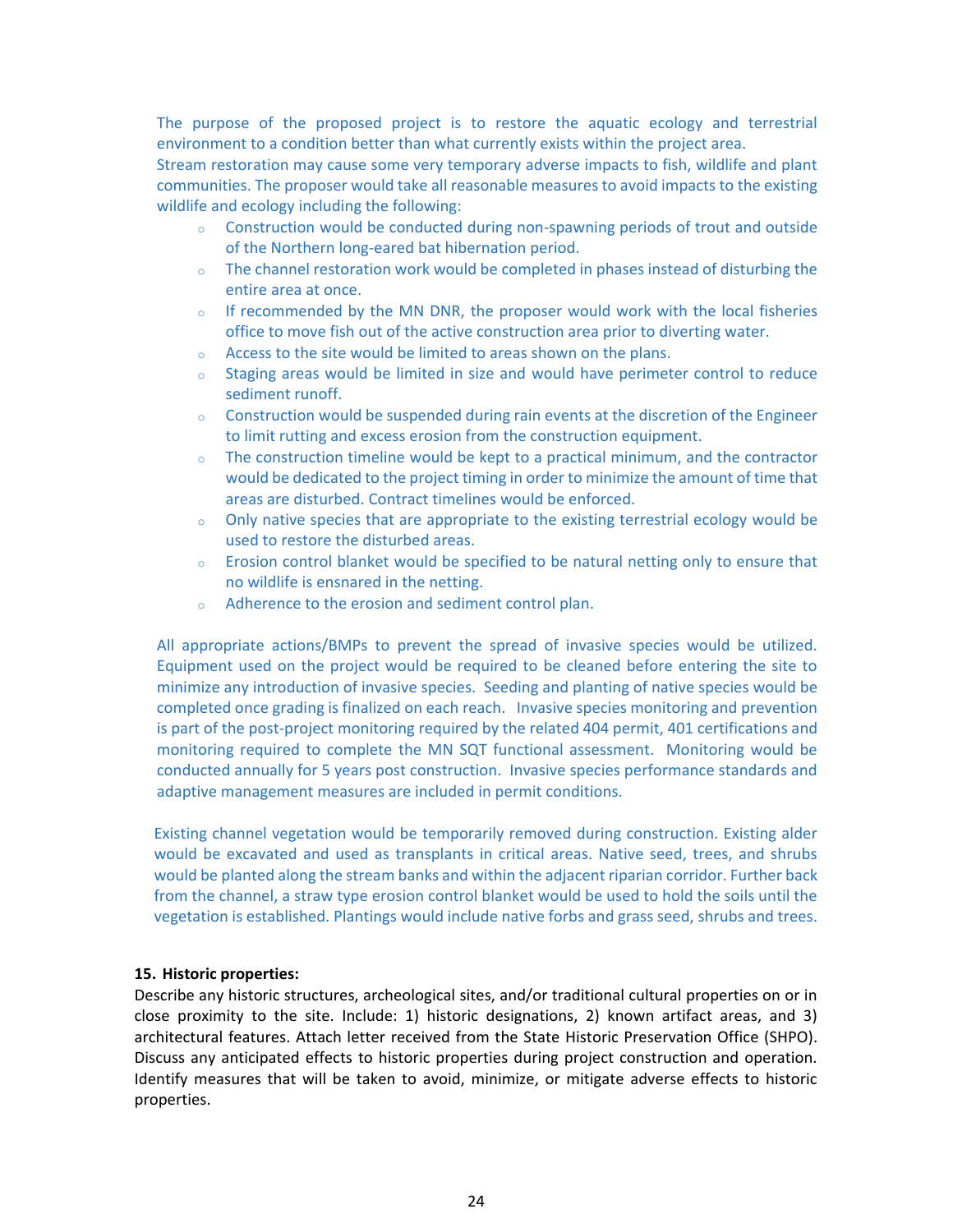In October 2019, the 106 Group, acting as a consultant for the proposer, conducted background research of an area that includes the boundary of the proposed project. There were no previously recorded archaeological sites or historical properties within the construction limits, but three properties met the architectural history survey criteria and were recommended as potentially eligible for listing in the National Register of Historic Places (NRHP). On November 11th, 2019 the architectural history survey was conducted in the vicinity. These properties, LA-SVB-012, LA-XXX-003 and XX-RRD-047 consisted of the Milepost 7 Tailings Basin, Minnesota Power Transmission Line and Reserve Mining Company Mainline Railroad respectively. LA-SVB-012 and XX-RRD-047 were evaluated for significance and both were determined eligible under NRHP Criterion A (national significance within the area of Law). The proposed projects fall within the area "Recommended Individually Eligible," but there are no associated properties/buildings within the proposed project boundaries.

The identified properties and buildings would not be affected by the proposed project. No historic properties would be altered, directly or indirectly, as a result of the restoration of these two stream sites. The proposed action is limited to excavation, fill and installation of rock and wood features in a previously disturbed channel, and staging of material and equipment within a gravel pit in the immediate vicinity of the stream sites. As no disturbance would be made, no mitigation is planned for this site.

A review request was submitted to State Historic Preservation Office (SHPO) on 1/10/2022 and a review is in progress. If additional information or restrictions are made available during the EAW review period, they will be incorporated into the Record of Decision. The Section 106 process provides an ongoing public regulatory authority for these possibly historical resources.

#### **16. Visual:**

Describe any scenic views or vistas on or near the project site. Describe any project related visual effects such as vapor plumes or glare from intense lights. Discuss the potential visual effects from the project. Identify any measures to avoid, minimize, or mitigate visual effects.

Little and Big 39 Creeks are in valleys. Visibility of the project sites would be limited to hilltops in the surrounding areas. All construction would be conducted during daylight hours, so no lights would be visible at any time. The sites are adjacent to an operating tailings basin with more and bigger equipment operating during daylight hours 7 days a week. The increase in equipment operation that could cause light, dust or noise pollution would be minimal. Most of the work related to this project would be done in the stream or adjacent riparian area. These areas are the lowest elevation within the valley and from many vantage points are hidden from view.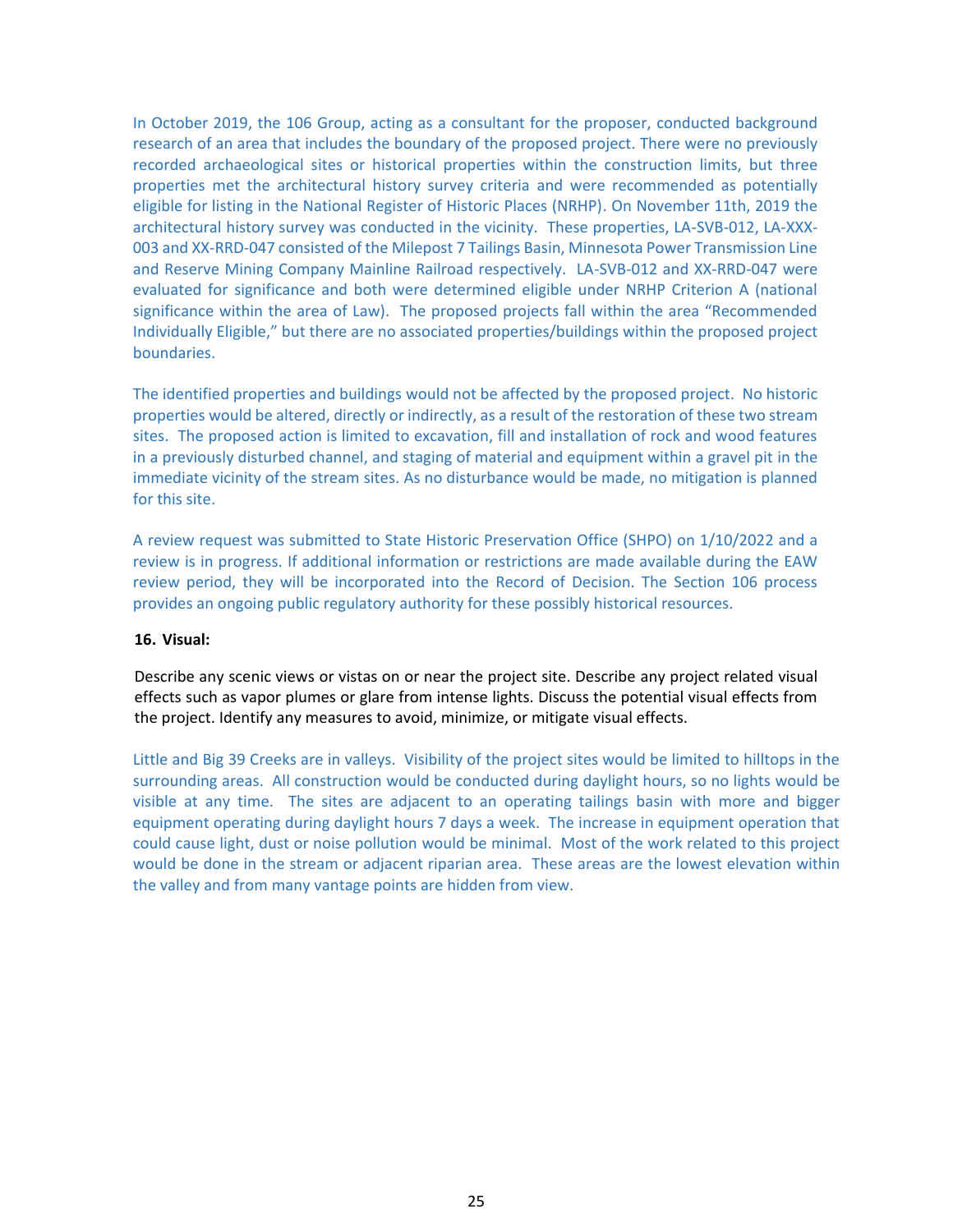# **17. Air:**

a. Stationary source emissions - Describe the type, sources, quantities and compositions of any emissions from stationary sources such as boilers or exhaust stacks. Include any hazardous air pollutants, criteria pollutants. Discuss effects to air quality including any sensitive receptors, human health or applicable regulatory criteria. Include a discussion of any methods used assess the project's effect on air quality and the results of that assessment. Identify pollution control equipment and other measures that will be taken to avoid, minimize, or mitigate adverse effects from stationary source emissions.

No stationary source emissions would be created from this project.

b. Vehicle emissions - Describe the effect of the project's traffic generation on air emissions. Discuss the project's vehicle-related emissions effect on air quality. Identify measures (e.g. traffic operational improvements, diesel idling minimization plan) that will be taken to minimize or mitigate vehicle-related emissions.

The construction equipment required to complete this project would be limited to the project area. This area is approximately 2.9 miles from the nearest residence and approximately 0.5 miles from the nearest public road. The area is remote and is adjacent to the much larger operation of the active tailings basin. The most effective tool to reduce emissions in this area is to limit construction time. Working in streams and using bypasses requires planned and efficient movements to complete tasks in the shortest amount of time possible. This aspect of the project would reduce emissions when compared to similarly sized project without the constraints of working in bypassed or temporarily blocked streams.

c. Dust and odors - Describe sources, characteristics, duration, quantities, and intensity of dust and odors generated during project construction and operation. (Fugitive dust may be discussed under item 17a). Discuss the effect of dust and odors in the vicinity of the project including nearby sensitive receptors and quality of life. Identify measures that will be taken to minimize or mitigate the effects of dust and odors.

The construction equipment required to complete this project would be limited to the project area. This area is approximately 2.9 miles from the nearest residence and approximately 0.5 miles from the nearest public road. The area is remote and is adjacent to the much larger operation of the active tailings basin. The increase in equipment operation that could cause light, dust or noise pollution would be minimal. The potential for fugitive dust would be minimal due to work in wet conditions. Work in wet conditions, rapid re-vegetation and erosion/sediment control BMPs would minimize potential for lift off.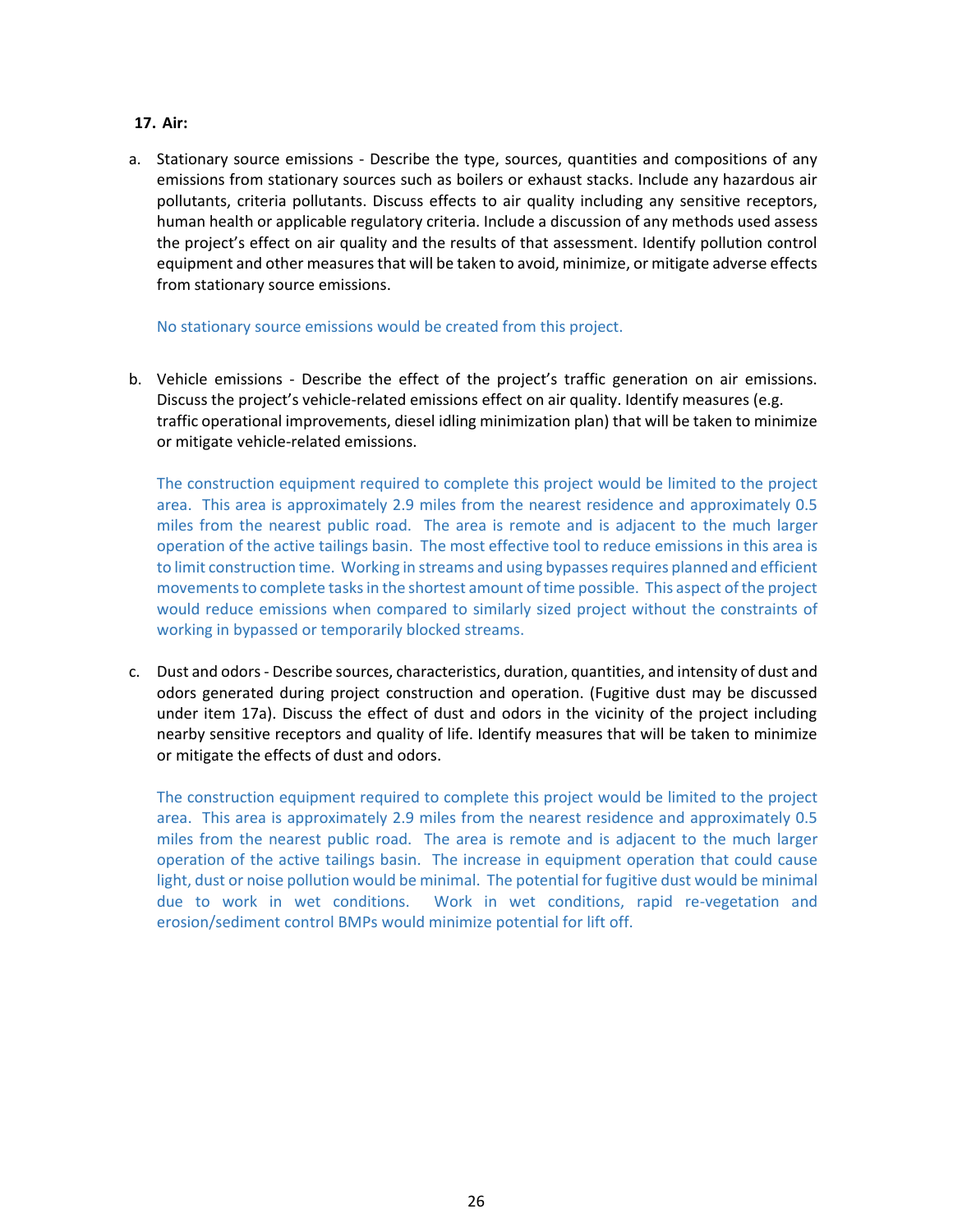### **18. Greenhouse Gas (GHG) Emissions/Carbon Footprint**

a. GHG Quantification: For all proposed projects, provide quantification and discussion of project GHG emissions. Include additional rows in the tables as necessary to provide project-specific emission sources. Describe the methods used to quantify emissions. If calculation methods are not readily available to quantify GHG emissions for a source, describe the process used to come to that conclusion and any GHG emission sources not included in the total calculation.

Identified greenhouse gas emissions include direct emissions during the construction of the project. Emissions are from mobile equipment, light truck and construction equipment. There is also a small conversion of wetland to open-water and a creation (e.g., carbon sink) by grassland converted to forested land. Fuel use and vehicle miles were estimated from previous similar projects. Table 10 and Table 11 summarize the Mobile GHG Emissions and the source and sinks resultant of the project, respectively.

| <b>Emission</b><br><b>Source</b>                                          | <b>Numb</b><br>er of<br>Units <sup>4</sup> | <b>Hours of</b><br><b>Operatio</b><br>n/year <sup>2</sup> | <b>Vehicle</b><br><b>Type</b>                            | <b>Fuel</b><br><b>Type</b> | <b>Fuel</b><br><b>Amount</b><br>(total<br>gallons) | $CO2$ e<br>(tons/<br>year) |
|---------------------------------------------------------------------------|--------------------------------------------|-----------------------------------------------------------|----------------------------------------------------------|----------------------------|----------------------------------------------------|----------------------------|
| <b>Operations -</b><br>gasoline<br>mobile<br>sources On-<br><b>Road</b>   | 4                                          | 100                                                       | <b>Passenger</b><br>Cars                                 | Gasoli<br>ne               | 521                                                | 1.68                       |
| <b>Construction</b><br>- diesel<br>mobile<br>sources - On-<br><b>Road</b> | $\overline{2}$                             | 100                                                       | Medium-<br>and<br>Heavy-<br><b>Duty</b><br><b>Trucks</b> | <b>Diesel</b>              | 274                                                | 2.05                       |
| <b>Operations -</b><br>diesel<br>mobile<br>sources - On-<br><b>Road</b>   | $\overline{2}$                             | 100                                                       | Light<br><b>Trucks</b>                                   | <b>Diesel</b>              | 511                                                | 1.92                       |
| <b>Construction</b><br>- diesel<br>mobile<br>sources -<br><b>Nonroad</b>  | $\overline{7}$                             | 500                                                       | <b>Construct</b><br>ion<br><b>Equipmen</b><br>$t^3$      | <b>Diesel</b>              | 4,375                                              | 16.43                      |
|                                                                           |                                            |                                                           |                                                          |                            | <b>Total</b>                                       | 22.08                      |

#### <span id="page-26-0"></span>*Table 10: Summary of Estimated Mobile GHG Emissions*

Notes:

1 for Nonroad sources, fuel amount is calculated based on fuel usage estimates per horsepower-hour (0.05 gallons for diesel, 0.12 gallons for gasoline) from Table A9-3E in SCAQMD CEQA Air Quality Handbook (https://www.cvwd.org/ArchiveCenter/ViewFile/Item/608).

4 Numbers are based on a hypothetical assessment and not from a specific source.

<sup>2</sup> Based on 10 hrs/day, 5 days/week for 16 weeks for construction and 2 hrs/day, 5 days/week for 16 weeks for operations

<sup>3</sup> Includes equipment, such as dumpers, and excavators, as well as fuel consumption from trucks that are used offroad in construction.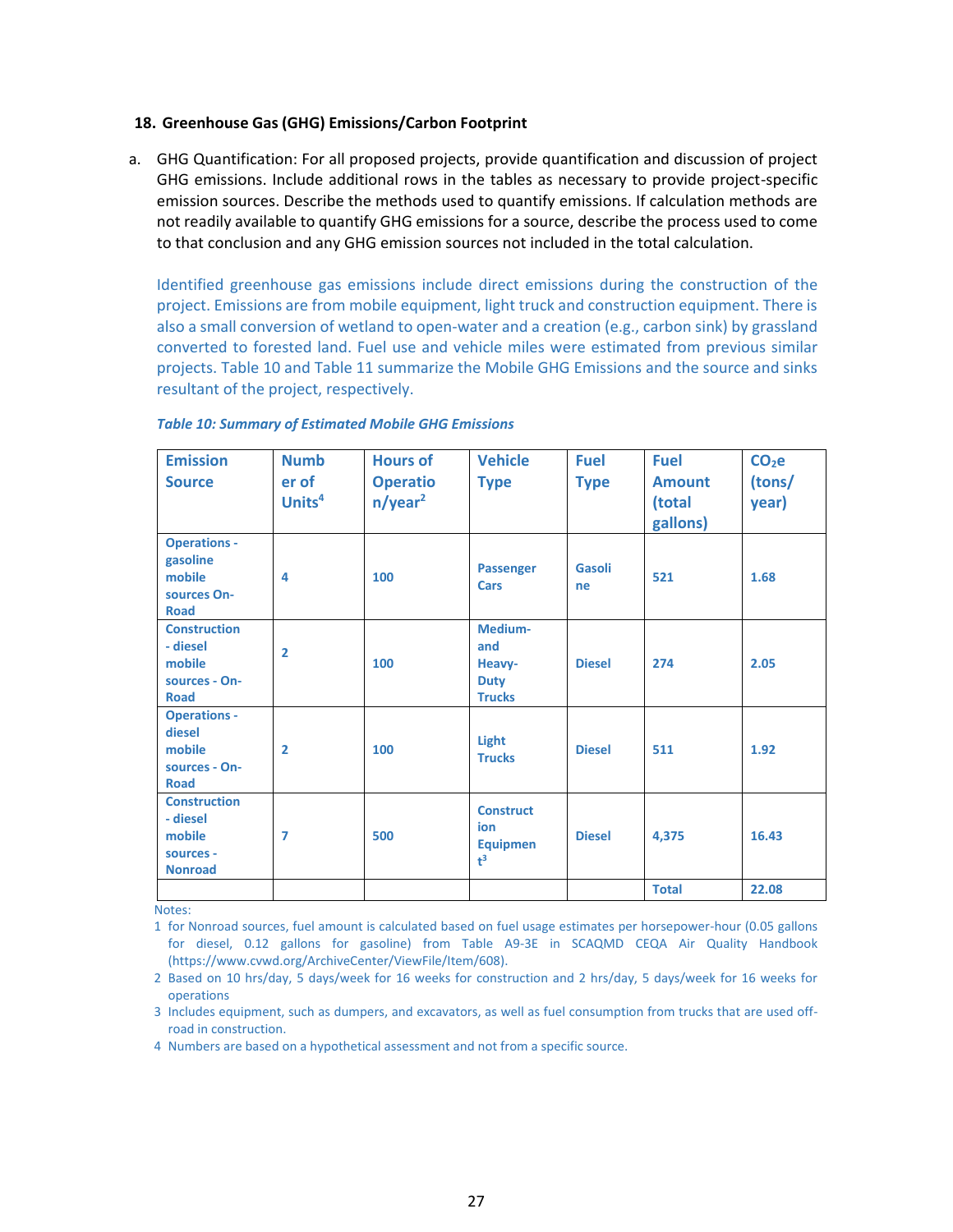#### <span id="page-27-0"></span>*Table 11: Summary of GHG Sources and Sinks from Land Use Changes*

| <b>Emission Source</b>                                                                                     | Area<br>(acres) | <b>Net CO2 Flux</b><br>for land use<br>conversion (M)<br>metric tons<br>$CO2e)^{1,2}$ | 2019 Total US<br><b>Land Use Change</b><br>from Wetland to<br>"other"<br>(thousands of<br>$hectors$ <sup>3</sup> | 2019 Total US<br><b>Land Use</b><br><b>Change from</b><br><b>Grassland</b><br>(thousands of<br>$h$ ectares $)^3$ | <b>CO2e emission</b><br>factor (metric tons<br>CO2e/acre/year) | CO <sub>2</sub> e<br><b>Emissions</b><br>(tons/year) |
|------------------------------------------------------------------------------------------------------------|-----------------|---------------------------------------------------------------------------------------|------------------------------------------------------------------------------------------------------------------|------------------------------------------------------------------------------------------------------------------|----------------------------------------------------------------|------------------------------------------------------|
| <b>Land Use</b><br>Change -<br><b>Conversion</b><br>from wetlands<br>to open water<br>"other" <sup>2</sup> | 0.1             | 1.5                                                                                   | 121                                                                                                              | --                                                                                                               | 5.02                                                           | 0.55                                                 |
| <b>Land Use</b><br>Change -<br><b>Conversion</b><br>from grassland<br>to Forest Land <sup>1</sup>          | 1.4             | (10.5)                                                                                | $\sim$                                                                                                           | 992                                                                                                              | (4.28)                                                         | (6.61)                                               |
|                                                                                                            |                 |                                                                                       |                                                                                                                  |                                                                                                                  | <b>Total</b>                                                   | (6.06)                                               |

Notes:

1 Table 6-24: Net CO2 Flux from Forest C Pools in Land Converted to Forest Land by Land Use Change Category, Inventory of U.S. Greenhouse Gas Emissions and Sinks: 1990 - 2019. https://www.epa.gov/ghgemissions/inventory-usgreenhouse-gas-emissions-and-sinks-1990-2019

2 Table 6-66: Net CO2 Flux from C Stock Changes in Vegetated Coastal Wetlands Converted to Unvegetated Open Water Coastal Wetlands, Inventory of U.S. Greenhouse Gas Emissions and Sinks: 1990 - 2019. https://www.epa.gov/ghgemissions/inventory-us-greenhouse-gas-emissions-and-sinks-1990-2019

3 Table 6-5: Land Use and Land-Use Change for the U.S. Managed Land Base for All 50 States, Inventory of U.S. Greenhouse Gas Emissions and Sinks: 1990 - 2019. https://www.epa.gov/ghgemissions/inventory-us-greenhouse-gas-emissionsand-sinks-1990-2019

#### b. GHG Assessment

i. Describe any mitigation considered to reduce the project's GHG emissions.

This project would include converting grassland to forested land and would ultimately be creating a carbon sink. It was estimated that this land use conversion would result in a negative  $CO_2^e$  of 6.1 tons/year. Over the lifetime of this project (50 years), there would be a total carbon sink of 330 tons. Therefore, there would be no proposed  $CO_2^e$ mitigation considered for this project; however, adaptive mitigation for the construction site would be considered, including:

- o Reduce any unnecessary clearing and grubbing
- o Maintain tree canopy when feasible
- o Practice vehicle and equipment maintenance
- ii. Describe and quantify reductions from selected mitigation, if proposed to reduce the project's GHG emissions. Explain why the selected mitigation was preferred. Not applicable
- iii. Quantify the proposed project's predicted net lifetime GHG emissions (total tons/#of years) and how those predicted emissions may affect achievement of the Minnesota Next Generation Energy Act goals and/or other more stringent state or local GHG reduction goals.

Not applicable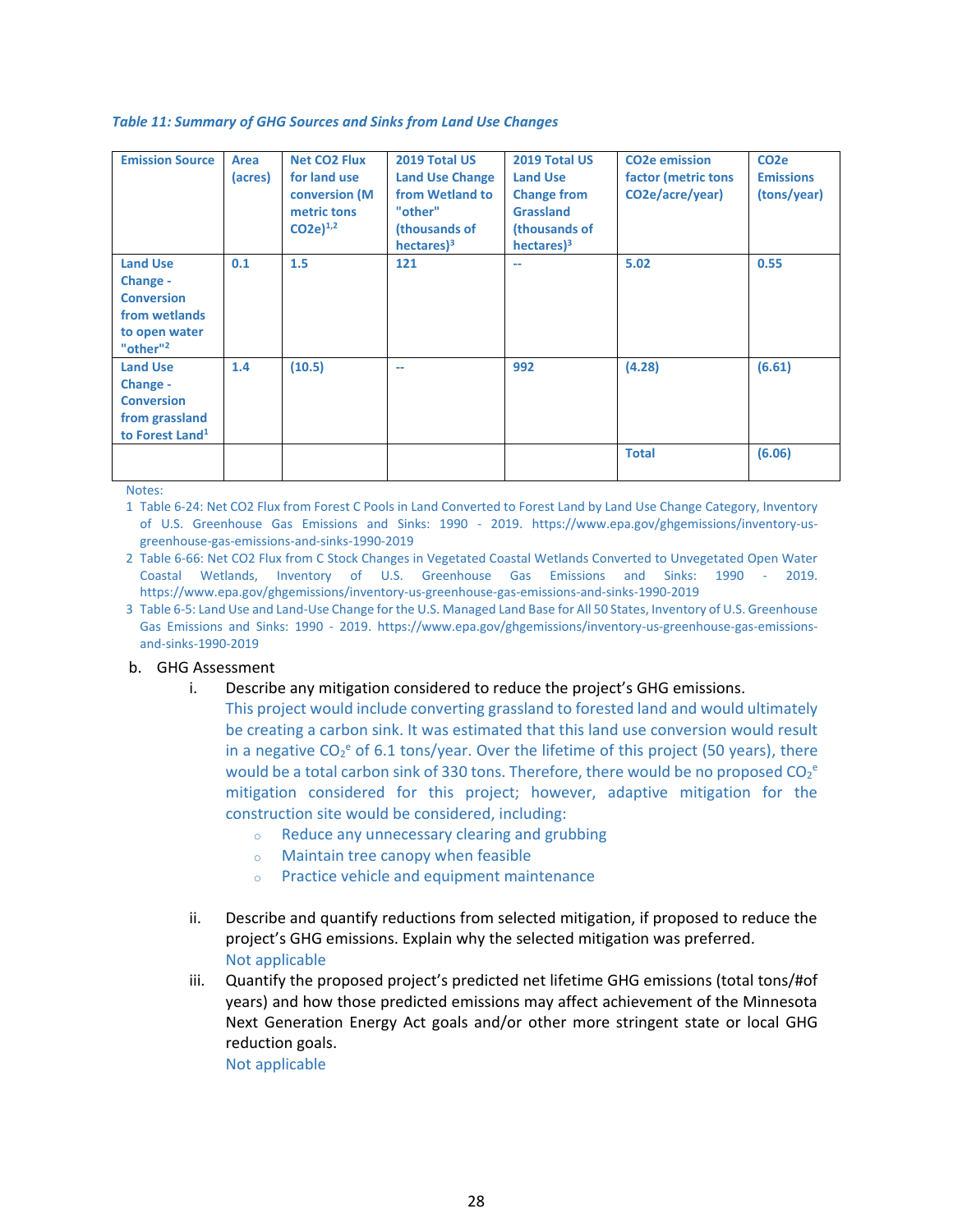# **19. Noise**

a. Describe sources, characteristics, duration, quantities, and intensity of noise generated during project construction and operation. Discuss the effect of noise in the vicinity of the project including 1) existing noise levels/sources in the area, 2) nearby sensitive receptors, 3) conformance to state noise standards, and 4) quality of life. Identify measures that will be taken to minimize or mitigate the effects of noise.

Additional heavy equipment would be added to the general area related to the construction of the project. Project work would be conducted during daylight hours Monday - Friday. This is approximately the same hours of the adjacent tailings basin equipment operation. At no time would the noise intensity from equipment related to this project exceed the noise intensity from equipment used in daily operation of the tailings basin. There are no sensitive receptors near the project area. This area is approximately 2.9 miles from the nearest residence and approximately 0.5 miles from the nearest public road. The effect of the added noise would be limited and temporary. The construction crew will be required to follow local noise ordinances and restrictions. Post construction, the operation of the project would produce no noise.

# **20. Transportation**

a. Describe traffic-related aspects of project construction and operation. Include: 1) existing and proposed additional parking spaces, 2) estimated total average daily traffic generated, 3) estimated maximum peak hour traffic generated and time of occurrence, 4) indicate source of trip generation rates used in the estimates, and 5) availability of transit and/or other alternative transportation modes.

Other than mobilizing equipment and personnel onsite, the majority of the materials would be obtained from onsite sources. Therefore, additional traffic on public roads would be minimal. No additional parking spaces would be needed. Equipment staging would occur in areas limited in size and would be restored to a condition that is equal to or better than the existing conditions. Daily traffic generated would be less than 10 vehicles per day. Due to the remote nature of the work, no alternative transportation modes would be applicable.

b. Discuss the effect on traffic congestion on affected roads and describe any traffic improvements necessary. The analysis must discuss the project's impact on the regional transportation system. *If the peak hour traffic generated exceeds 250 vehicles or the total daily trips exceeds 2,500, a traffic impact study must be prepared as part of the EAW.* Use the format and procedures described in the Minnesota Department of Transportation's Access Management Manual, Chapter 5 *(available at: [http://www.dot.state.mn.us/accessmanagement/resources.html\)](http://www.dot.state.mn.us/accessmanagement/resources.html))* or a similar local guidance,

A short period of mobilization would increase semi-truck traffic in area, but the area is an active industrial site that frequently has deliveries on semi-trucks. Increases would be negligible. During construction, crews would report daily during weekdays. This would be an addition of approximately 10 vehicles per day. Most materials required for the project would be acquired on-site, so there would not be many deliveries for the completion of this project. The site frequently sees increases due to maintenance, inspection and other work related to the operation of the tailings basin.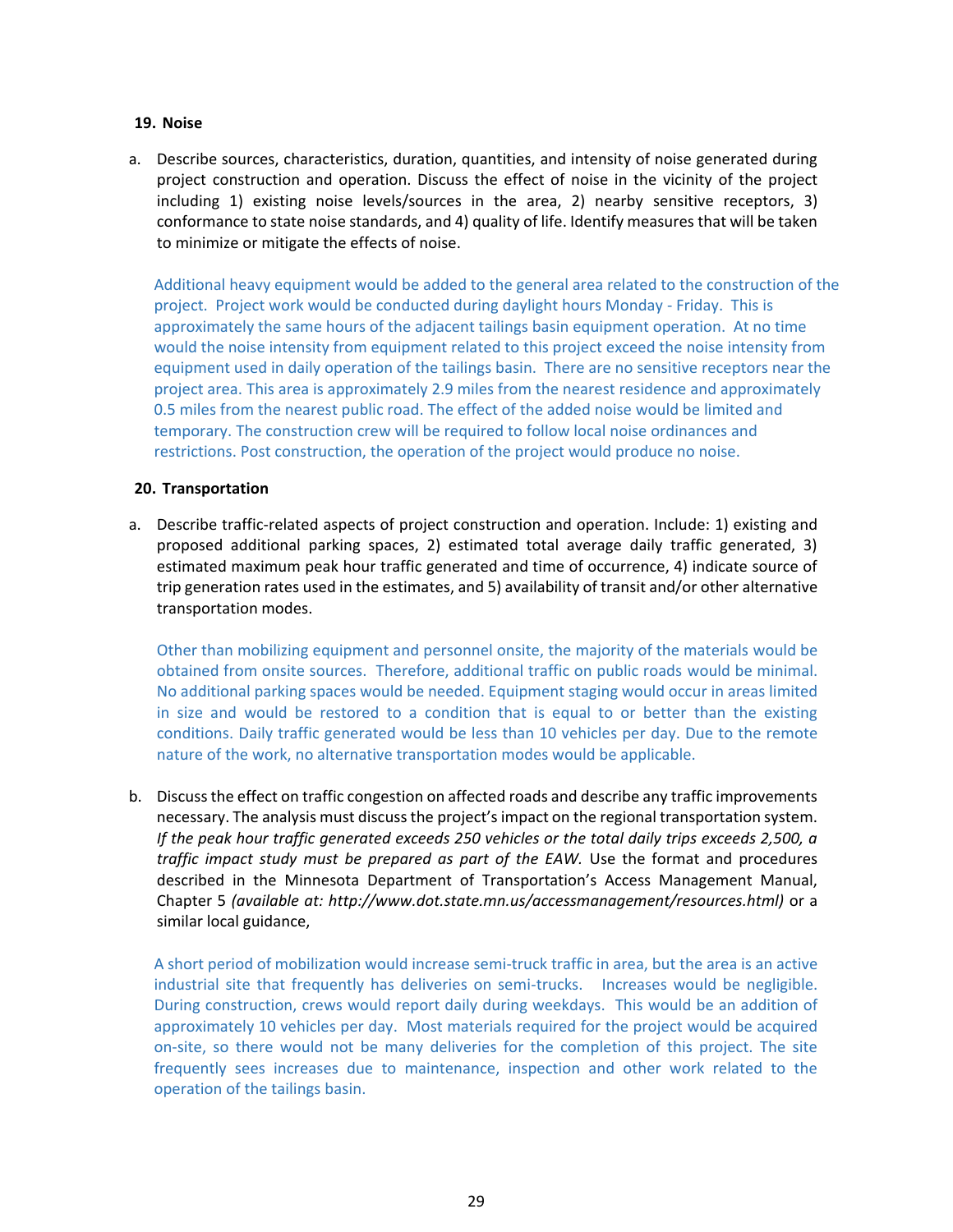c. Identify measures that will be taken to minimize or mitigate project related transportation effects.

None, due to the limited traffic effects of the project.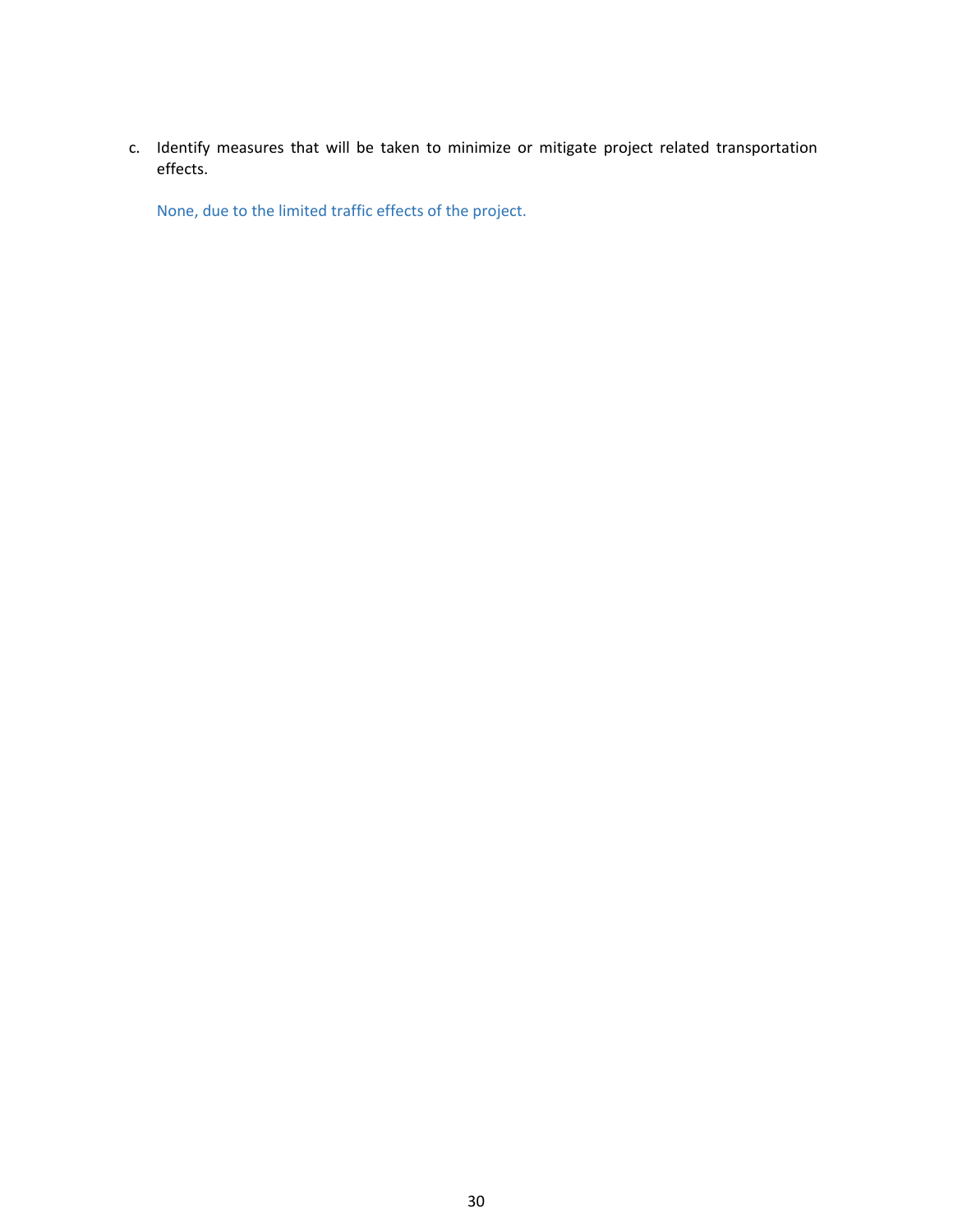- 21. **Cumulative potential effects:** (Preparers can leave this item blank if cumulative potential effects areaddressed under the applicable EAW Items)
- a. Describe the geographic scales and timeframes of the project related environmental effects that could combine with other environmental effects resulting in cumulative potential effects.

# Potential for erosion

Soil exposed during construction would have the potential to erode by water or wind. This effect would be minor and temporary as the stream sections would only be dewatered during the work day. BMPs would be utilized to minimize erosion. The geographic extent of this effect would be up to 1 mile downstream.

# Loss of wetland

Minimal impacts to wetlands during the digging of a new channel would be temporary during the construction period. Post-construction, the connection of the stream to the floodplain would provide conditions needed for the creation of an estimated 7.8 acres of wetland. This impact would be minor and limited to the project footprint.

# Potential for spill of hazardous materials

Gasoline to power the construction equipment would be stored on site temporarily during the construction of the project. The potential for a spill would be minor and would be mitigated by a Spill Prevention Control and Countermeasures Plan and by following applicable federal and state rules regarding the storing of such materials, clean up and the reporting of spills. This effect would be limited to the project footprint.

### Loss of stream habitat

The streamflow would be pumped around the project area during the workday for each 500 foot section of stream channel that undergoes reconstruction. This would create dry conditions and displace the species that normally occupy that reach. This effect would be temporary and would be mitigated by stopping pumping during the off-hours of construction and limiting the project to non-spawning periods. The geographic extent of this effect would be limited to the 500-foot reach.

# Dispersal of wildlife

Wildlife would be temporarily affected by the noise and the presence of construction staff during the project. Some species would be dislocated during this period. This effect would be temporary and limited to a one-mile radius around the project site. The wildlife-friendly erosion control would allow for a safer space upon their return to the site.

#### Removal of plant communities/vegetative cover

The temporary removal of plant communities and vegetative cover while the stream channel is being relocated would cause temporary effects, limited to the project footprint. The sections would be replanted with native seeds and plantings, including the relocation of alder trees. Effects would be mitigated by performing construction in phases and invasive species monitoring that would continue for five years post-project.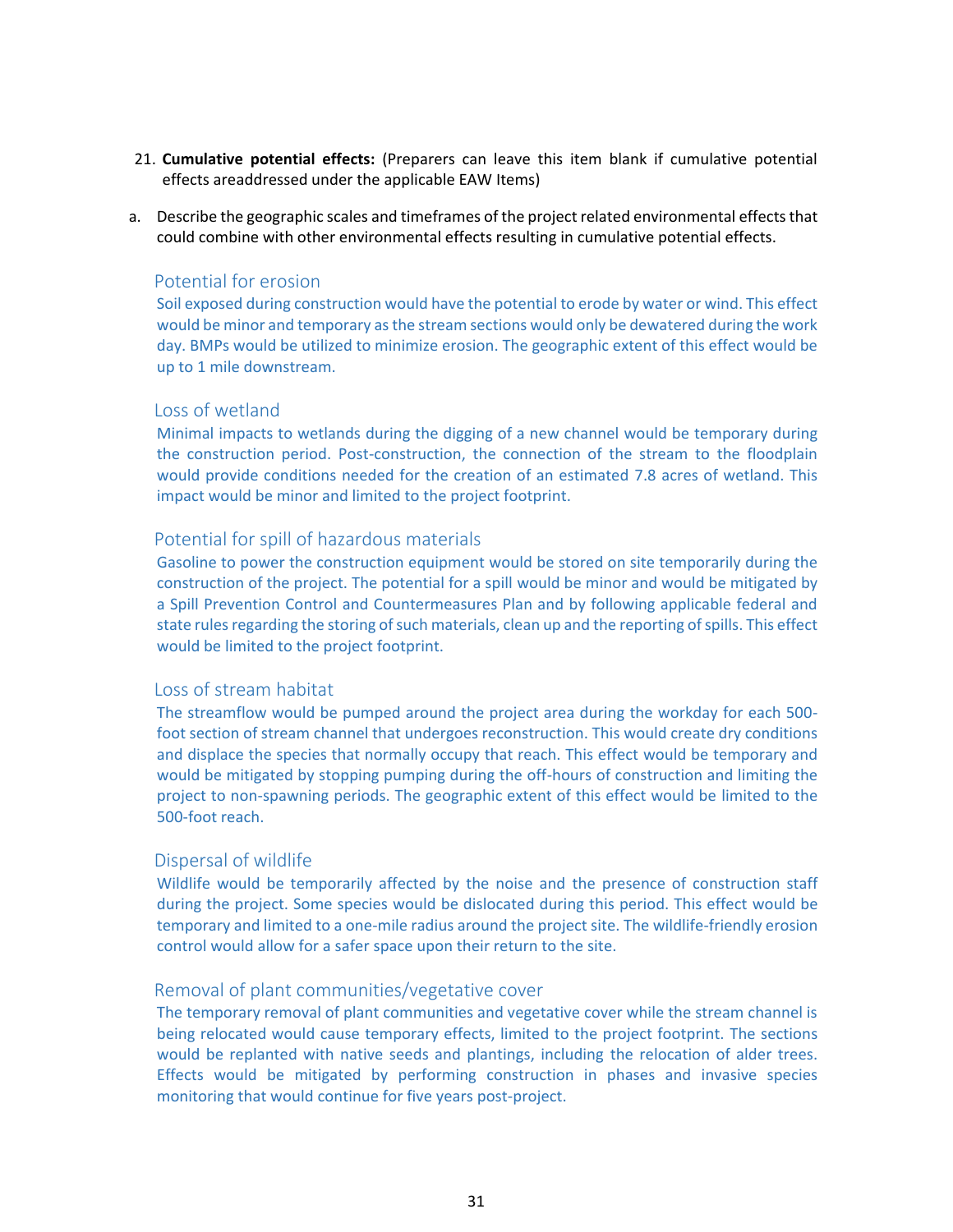# Emissions/Greenhouse Gases

Emissions created by construction vehicles would produce a temporary effect during construction of the project. The magnitude of emissions will be limited and minimized by making intentionally efficient movements to complete tasks in the shortest possible time. Postconstruction the project will produce no emissions and will instead be a carbon sink. See EAW item 18 for more details.

# Creation of dust

Dust would be created during earth moving activities during the construction of the project. This effect would be limited to a half-mile radius around the project footprint and would be mitigated by working in wet conditions and the use of sediment BMPs. This effect would be minor and temporary.

# **Noise**

Noise from construction activities would create a minor effect during the daylight hours while machines are running. The noise would be minimal with respect to background noise at the active tailings basin site adjacent to the project site. The noise would be limited to a one-mile radius and will comply with all local noise ordinances and restrictions.

b. Describe any reasonably foreseeable future projects (for which a basis of expectation has been laid) that may interact with environmental effects of the proposed project within the geographic scales and timeframes identified above.

No projects have been identified as reasonably foreseeable for which a basis of expectation has been laid. Below are descriptions of the projects identified, and details that evaluate why they do not fit the definition.

As of the publication of this document, several projects have been identified that are currently in the preliminary planning stages and do not meet the definition of reasonably foreseeable projects for which a basis of expectation has been laid, as is described in Rule 4410.0200 subp. 11a. These projects include:

- Beaver Bay water intake repair/replacement
- Housing development off Golf Course Road in Silver Bay.
- Housing development off Marks Drive in Silver Bay.
- Housing along Penn Avenue in Silver Bay.
- Multimodal trailhead center off Outer Drive in Silver Bay.
- Expansion of East Lakeview Drive in Silver Bay.
- Boathouse Bay Housing and Resort development in Silver Bay Business Park.
- New street between Outer Drive and Bank Boulevard in Silver Bay.
- Water treatment facility upgrades and booster station in Silver Bay.
- Renovation of William Kelley High School and bus garage in Silver Bay.
- Silver Bay City Street Improvement project. (Preliminary Engineering is completed but work has not been scheduled.)

Projects that have been permitted and/or scheduled include the following: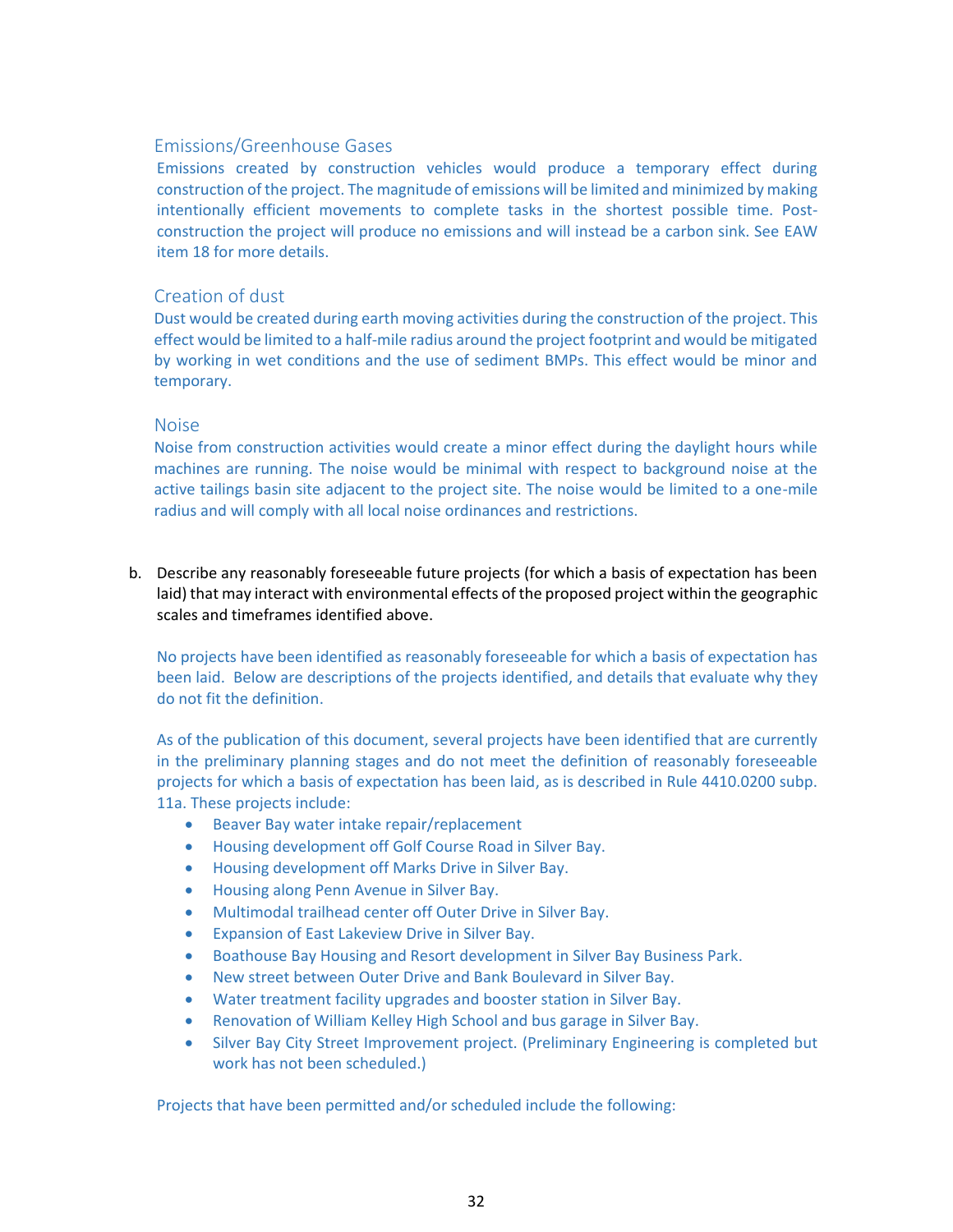# North Shore Camping Company Project

Leisure Hotels and Resorts plans to build the North Shore Camping Company Project, a 49-unit campground, within the city of Beaver Bay at 4595 Highway 61. The project will include the construction of camping sites, 3 staff park homes, a bath house, a maintenance shed, 2 rustic latrines, septic fields, a recreation area, a bike trail, granite paths, gravel parking areas, and drilling two water supply wells. An EAW was written for this project by the RGU, the City of Beaver Bay.<sup>19</sup> Work expected during the summer and fall of 2022 include construction of the bath house. The geographic area of the effects described in the referenced EAW do not overlap with any effects described for the project.

# Culvert Replacements on Hockamin Creek, Finland

Culverts will be replaced during the summer of 2022 on Hockamin Creek at Hefflefinger Road and at Breezy Lane. The Hefflefinger Road project will occur between July  $1<sup>st</sup>$  and September 15<sup>th</sup>. The Breezy Lane culvert replacement has not yet been scheduled. These streams are about ten miles away and in the Baptism Watershed, so environmental effects would not overlap.

# Mile Post 7 Railroad Relocation and Dam Construction

Notification has been given for future operations at the Mile Post 7 Tailings Facility to extend Dams 1 and 2, relocate the materials supply rail line, continue placement of fine tailings into the basin, and develop a new borrow site to supply clay suitable for dam construction. Extension of the dams and relocation of the rail line will allow the placement of tailings in portions of the basin previously inaccessible because of the existing rail line. The schedule presented by Northshore Mining indicates that this work would begin in 2026. This stated timeframe would not overlap with the timeframe for the project, thus no environmental effects would overlap.

# MNDOT Bridgework at Silver Creek and Stewart River

Continuing work that began in 2021, road construction will occur on the Silver Creek and Stewart River bridges.<sup>20</sup> At Silver Creek, construction of a new bridge is replacing the box culvert, including a bike and pedestrian crossing on bridge. At the Stewart River Bridge, traffic on Hwy 61 will continue on the temporary bypass at Silver Creek through the fall of 2022. The bypass carries northbound and southbound traffic on 11-foot driving lanes. Because of the limited amount of traffic generated by the project, the environmental effects would not overlap.

c. Discuss the nature of the cumulative potential effects and summarize any other available information relevant to determining whether there is potential for significant environmental effects due to these cumulative effects*.*

Because no projects were identified as being reasonably foreseeable for which a basis of expectation has been laid and causing effects within an overlapping geographic area and/or timeframe, no potential cumulative effects are anticipated. Since no overlapping effects are

- $19$  EAW for North Shore Camping Company. Published in the August 3, 2021 EQB Monitor.
- https://www.beaverbaymn.com/vertical/Sites/%7B62AD44A4-CBA5-4F9A-A046-
- 017EBA9D9274%7D/uploads/North\_Shore\_Camping\_Co\_EAW\_2021-07-27.pdf
- <sup>20</sup> MNDOT Webpage for Silver Creek and Stewart River Bridge Project.

https://www.dot.state.mn.us/d1/projects/hwy61-bridges/index.html